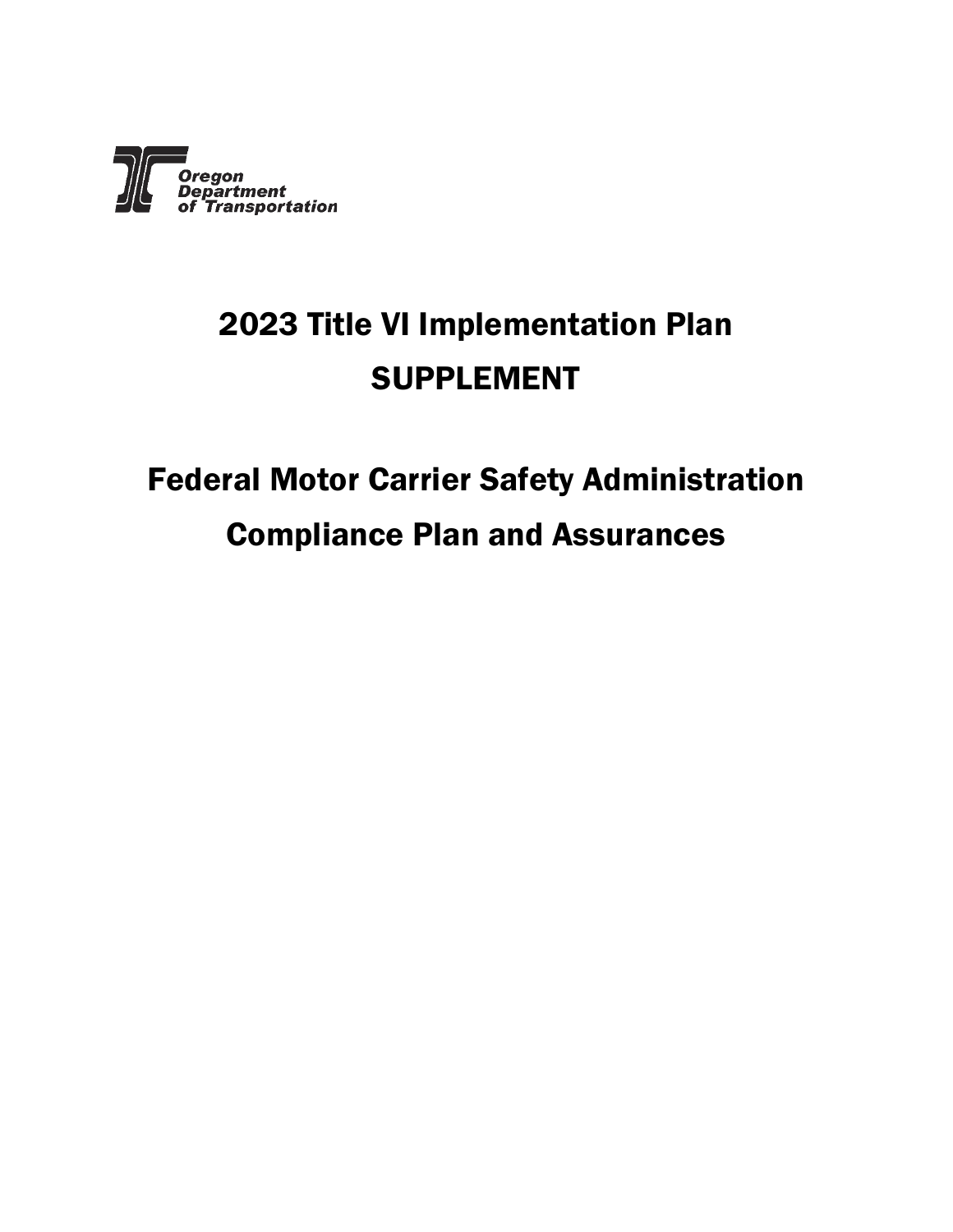### **CONTENTS**

| <b>INTRODUCTION</b>                                    | 3              |
|--------------------------------------------------------|----------------|
| POLICY STATEMENT                                       | $\overline{3}$ |
| <b>ASSURANCES</b>                                      | 4              |
| ORGANIZATIONAL STRUCTURE                               | 5              |
| DESCRIPTION OF FEDERAL AID PROGRAM                     | 5              |
| NOTIFICATION TO BENEFICIARIES/PARTICIPANTS             | 8              |
| SUBRECIPIENT COMPLIANCE REPORTS                        | 8              |
| <b>TRAINING</b>                                        | 9              |
| <b>ACCESS TO RECORDS</b>                               | 9              |
| <b>COMPLAINT DISPOSITION PROCESS</b>                   | 9              |
| <b>STATUS OF CORRECTIVE ACTION</b>                     | 10             |
| <b>COMMUNITY PARTICIPATION PROCESS</b>                 | 10             |
| CMV INSPECTION SELECTION & UNBIASED ENFORCEMENT POLICY | 13             |
| PUBLIUC NOTIFICATION POSTERS                           | 14             |
| SIGNED POLICY STATEMENT & ASSURANCES                   | 16             |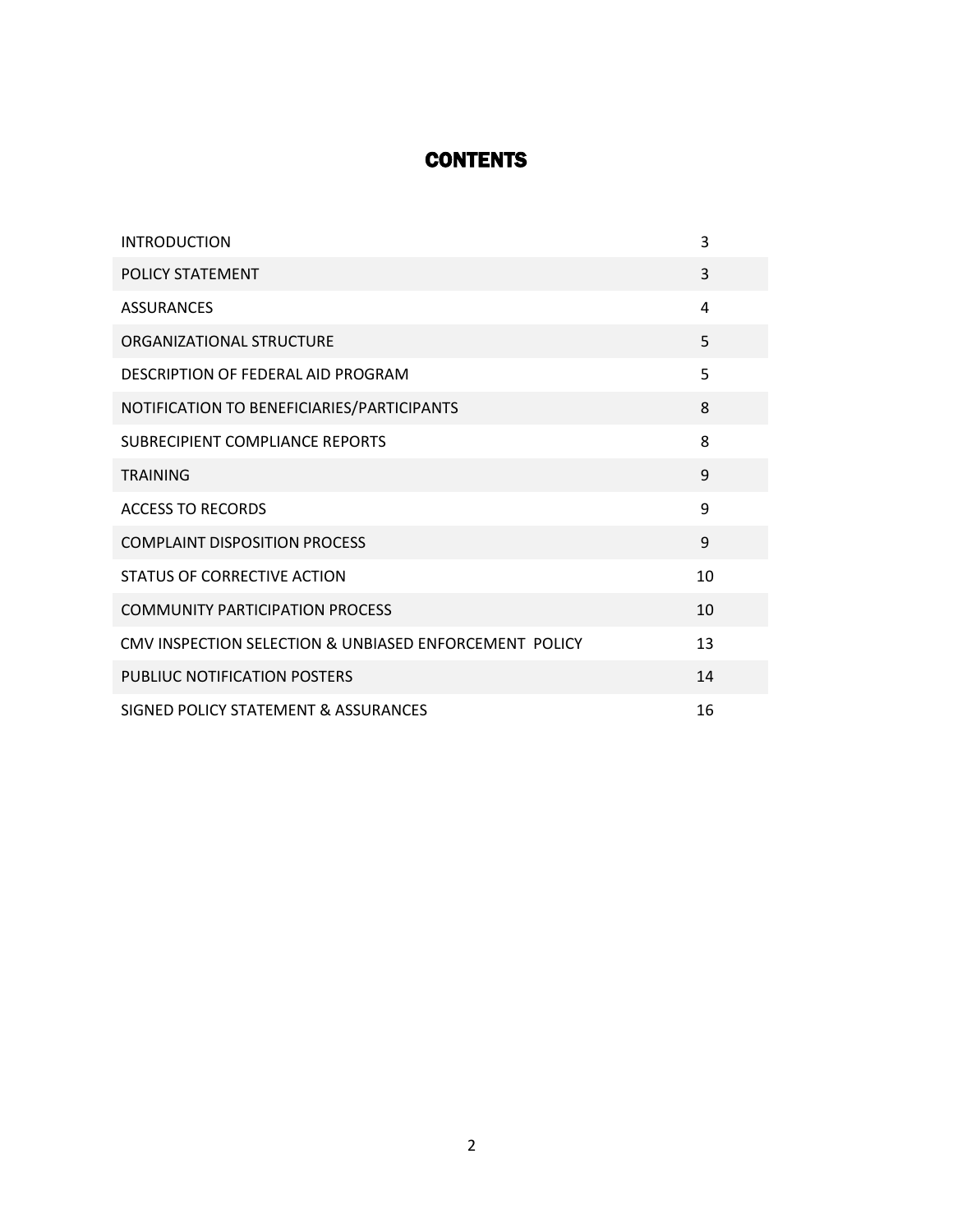### INTRODUCTION

As a recipient of federal financial assistance, it is the Oregon Department of Transportation's (ODOT), including its subrecipients, is obligated to adhere to, and is committed to achieving full compliance with Title VI of the Civil Rights Act of 1964 (Title VI) and all related nondiscrimination laws.

As a primary recipient of aid from the Federal Highway Administration (FHWA), ODOT's *Title VI Implementation Plan* is reviewed, revised and submitted to FHWA annually. ODOT's 2023 plan will be submitted to FHWA in October 1, 2022. FHWA will notify ODOT of plan acceptance and confirmation of compliance in November 2022. ODOT's 2023 Title VI Implementation Plan will be accessible online here: <https://www.oregon.gov/ODOT/Business/OCR/Pages/Non-Discrimination.aspx> under "Related Links"

The Federal Motor Carrier Safety Administration (FMCSA) requires of its recipients a Title VI plan and assurance to comply with 49 C.F.R. part 21 and 49 C.F.R. part 303, which provide for implementing the Federal Motor Carrier Safety Administration's Title VI program under the Civil Rights Act of 1964 and related civil rights laws and regulations. **ODOT has prepared this supplement to the forthcoming** *2023 Title VI Implementation Plan* **to provide assurances and a plan for compliance with the Federal Motor Carrier Safety Administration and its Title VI program.**

#### POLICY STATEMENT

It is the Oregon State Department of Transportation's (ODOT) policy to assure that no person shall, on the grounds of race, color, national origin, age, sex, disability, income level or Limited English Proficiency as provided by Title VI of the Civil Rights Act of 1964 and related authorities, be excluded from participation in, be denied the benefit of, or be otherwise discriminated against under any of the programs or activities it administers.

As the Director of the ODOT, I have designated the Title VI Coordinator, Disadvantaged Business Enterprise Manager, and the Employee Civil Rights Manager to have direct and unfettered access to contact and/or meet with me when there is concern that needs to be brought to my attention, whether internal to ODOT or through our external partners, customers or contractors. Under this policy, these designated officials need not obtain any other organizational or managerial approval and will have the full support of my staff to work directly with me to address civil rights matters. Additionally, the Title VI Coordinator will receive the full participation and cooperation of affected ODOT staff, as needed, in implementing ODOT's Title VI compliance activities, including compliance with 49 C.F.R. part 21 (Nondiscrimination In Federally-Assisted Programs Of The Department Of Transportation - Effectuation Of Title VI Of The Civil Rights Act Of 1964) and 49 C.F.R. part 303 (Federal Motor Carrier Safety Administration's Title VI/Nondiscrimination Regulation).

**This Nondiscrimination Policy Statement and was signed by ODOT Director Kristopher Strickler on June 8, 2022, and can be found on page 16 of this document.**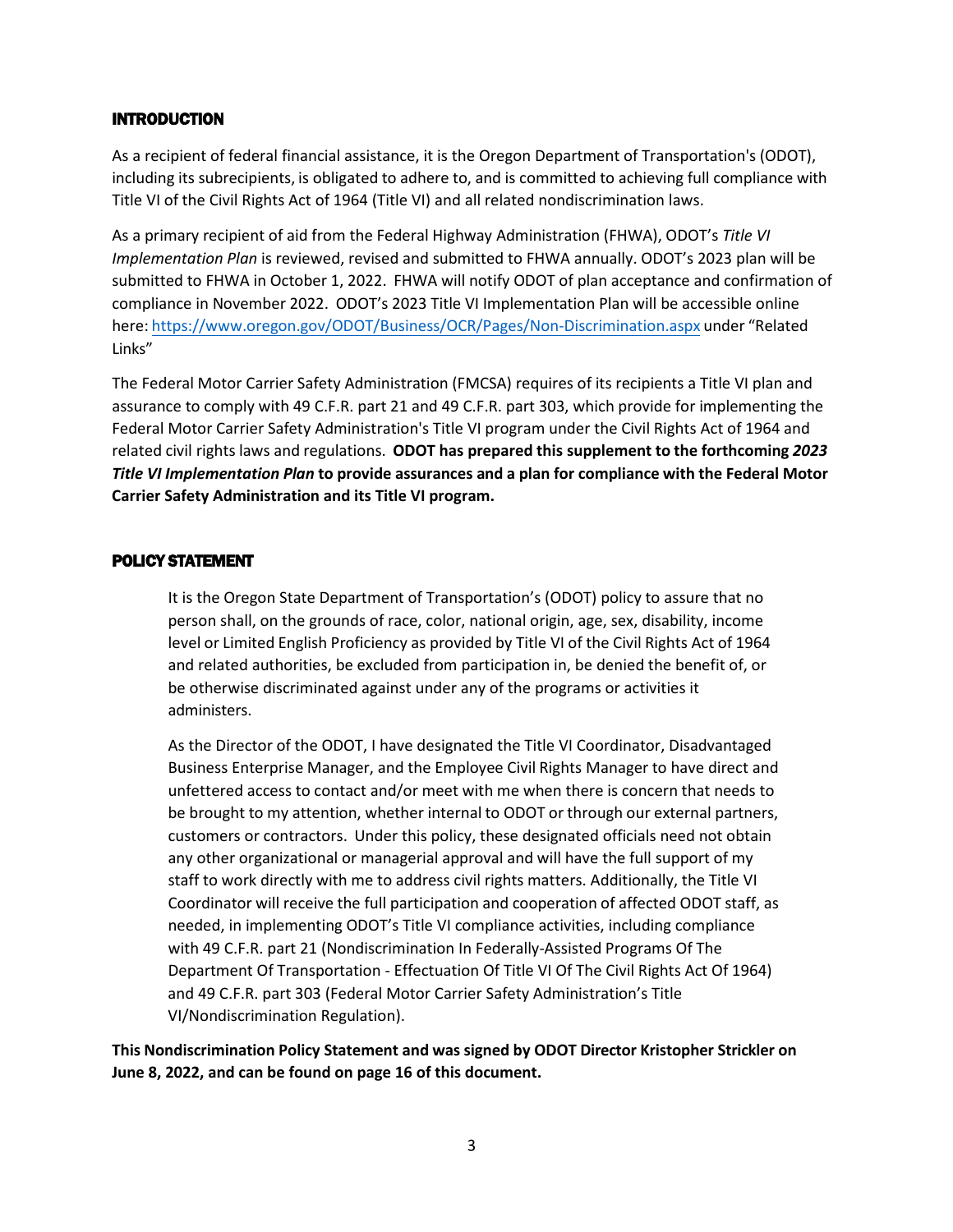### **ASSURANCES**

The Oregon Department of Transportation agrees that, as a condition for receiving any federal financial assistance from the United States Department of Transportation (DOT), through the Federal Motor Carrier Safety Administration (FMCSA), ODOT is subject to and will comply with the Standard Title VI Nondiscrimination Assurances described in USDOT Order 1050.2A and including the following Act, Regulations and Executive Orders:

- Title VI of the Civil Rights Act of 1964 (42 U.S.C. § 2000d *et seq*., 78 Stat. 252), (prohibits discrimination on the basis of race, color, national origin);
- Federal-Aid Highway Act of 1973, (23 U.S.C. § 324 *et seq*.), (prohibits discrimination on the basis of sex);
- Title IX of the Education Amendments of 1972, as amended, (20 U.S.C. § 1681 *et seq*.), (prohibits discrimination on the basis of sex in education programs or activities);
- Section 504 of the Rehabilitation Act of 1973, (29 U.S.C. § 794 *et seq*.), as amended, (prohibits discrimination on the basis of disability);
- The Age Discrimination Act of 1975, as amended, (42 U.S.C. § 6101 *et seq*.), (prohibits discrimination on the basis of age);
- Americans with Disabilities Act of 1990, as amended, (42 U.S.C. § 12101 *et seq*.), (prohibits discrimination on the basis of disability);
- 49 C.F.R. part 21 (entitled *Nondiscrimination In Federally-Assisted Programs Of The Department Of Transportation—Effectuation Of Title VI Of The Civil Rights Act Of 1964*);
- 49 C.F.R. part 27 (entitled *Nondiscrimination On The Basis Of Disability In Programs Or Activities Receiving Federal Financial Assistance*);
- 49 C.F.R. part 28 (entitled *Enforcement Of Nondiscrimination On The Basis Of Handicap In Programs Or Activities Conducted By The Department Of Transportation*);
- 49 C.F.R. part 37 (entitled *Transportation Services For Individuals With Disabilities(ADA)*);
- 49 C.F.R. part 303 (FMCSA's Title VI/Nondiscrimination Regulation);
- 28 C.F.R. part 35 (entitled *Discrimination On The Basis Of Disability In State And Local Government Services*);
- 28 C.F.R. section 50.3 (U.S. Department of Justice Guidelines for Enforcement of Title VI of the Civil Rights Act of 1964);
- Executive Order 12898 (1995), entitled "Federal Actions to Address Environmental Justice in Minority Populations and Low-Income Populations"
- Executive Order 13166 (2001) on Limited English Proficiency

**The Federal Motor Carrier Safety Administration Standard Title VI Nondiscrimination Assurances, with annexes, was signed on June 8, 2022, and can be found on page 18 of this document.**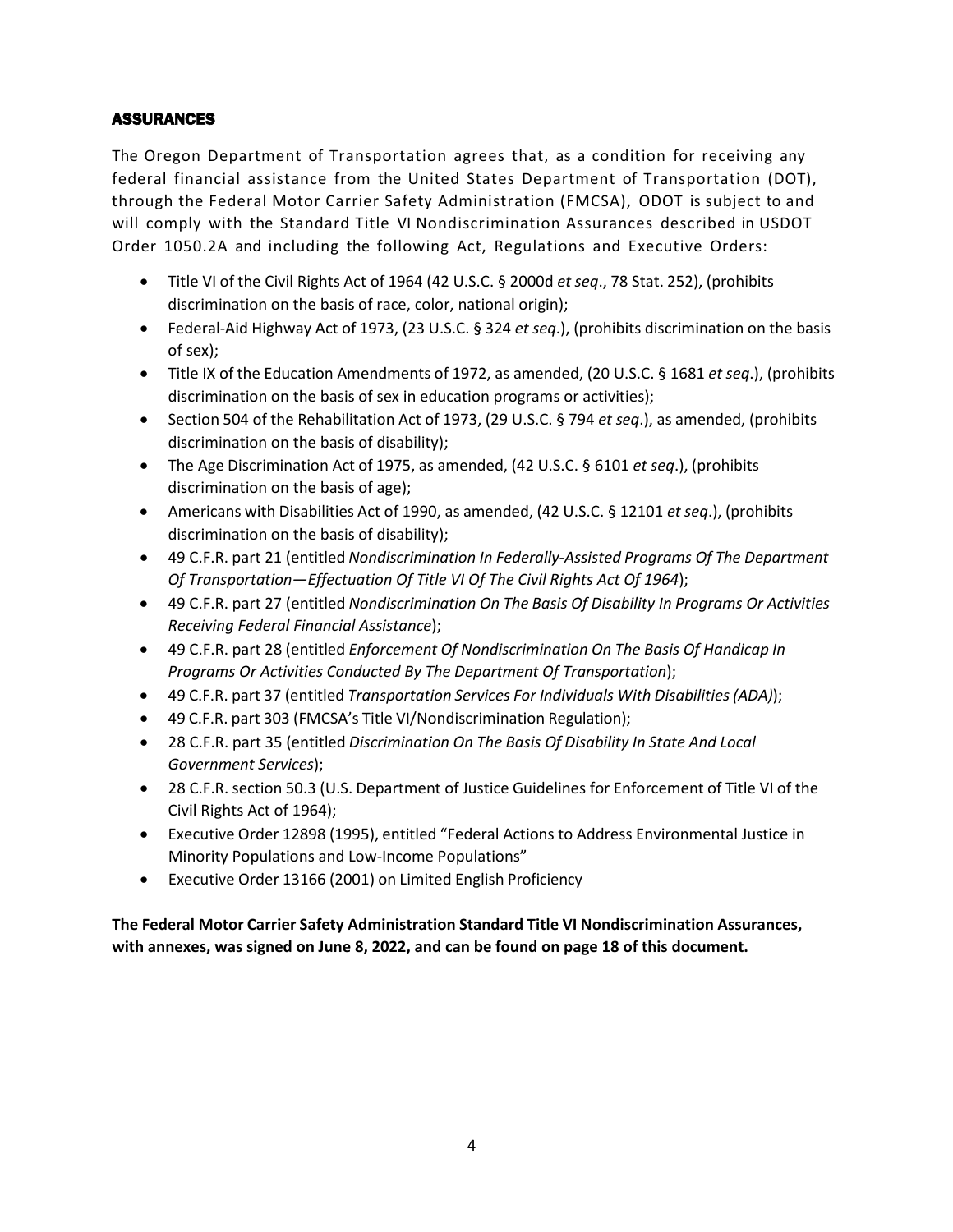### ORGANIZATIONAL STRUCTURE

The Oregon Department of Transportation Title VI Program is led by the Title VI/EJ/ADA Program Manager. The Title VI/EJ/ADA serves as the Title VI Coordinator and is responsible for oversight and assistance with Title VI nondiscrimination activities within ODOT program areas as well as the monitoring of subrecipients who receive federal financial assistance through ODOT. This position reports to the ODOT Office of Civil Rights Manager. Title VI/EJ/ADA Program Manager: David Morrissey. Telephone: (503) 986-3870.

Contact with the Oregon Department of Transportation, Title VI Program can be made at: ODOT Office of Civil Rights 800 Airport Rd SE Salem, Oregon 97301 Telephone: 503-986-4350

ODOT includes in its *Title VI Implementation Plan* the agency director's signed Policy Statement dated annually, which assures that the Title VI Coordinator, Disadvantaged Business Enterprise Manager, and the Employee Civil Rights Manager will have direct access to them without any intermediary.

### DESCRIPTION OF FEDERAL AID PROGRAM

**The Commerce and Compliance Division (CCD)** of the Oregon Department of Transportation (ODOT) is responsible for Oregon's Commercial Motor Vehicle (CMV) Safety Program. CCD employs 74 Motor Carrier Enforcement Officers and 31 Safety Compliance Specialists. Safety Compliance Specialists are Level I certified truck inspectors. All Safety Compliance Specialists receive Hazardous Materials training. Specialists also conduct Safety Compliance Reviews of motor carriers. Motor Carrier Enforcement Officers are Level 1 certified truck inspectors. Additionally, law enforcement agencies participate as subrecipients in Oregon's MCSAP program. Officers assigned to this duty all receive, at a minimum, Level III training and certification. Oregon deploys a multi-faceted program of driver/vehicle inspections, traffic enforcement, compliance reviews, public education and awareness campaigns, data collection, and other safety related activities all aimed at reducing truck and bus crashes in Oregon.

Oregon has three major freight routes that travel through both very densely populated areas (primarily in the I-5 corridor) and very rural areas (found in the I-84 and US-97 corridors). Many of Oregon's truck scales/inspection facilities are located in rural areas. In addition to scale facilities that are primarily staffed with ODOT personnel, the highways are patrolled by Oregon State Police and various county sheriff and city police department partners. Oregon continues to utilize law enforcement agencies to conduct on-highway commercial motor vehicle/driver inspections in conjunction with traffic enforcement.

Oregon has a Safety Compliance Review Program utilizing AIM software. CCD has 31 Safety Compliance Specialist positions certified to conduct safety compliance reviews. Reviews are uploaded to MCMIS. Interstate carriers receive a federal safety rating and intrastate carriers receive a state safety rating.

Oregon has an active Hazardous Material Program. ODOT Compliance Specialists are trained to conduct HM security contact reviews and provide HM classes to inspectors. ODOT will continue to conduct HM security contact reviews in conjunction with CR's involving motor carriers transporting certain HM commodities. All HM compliance reviews result in a safety fitness rating. Hazardous Materials shipper reviews and audits of motor carrier docks are also conducted to determine compliance with the HM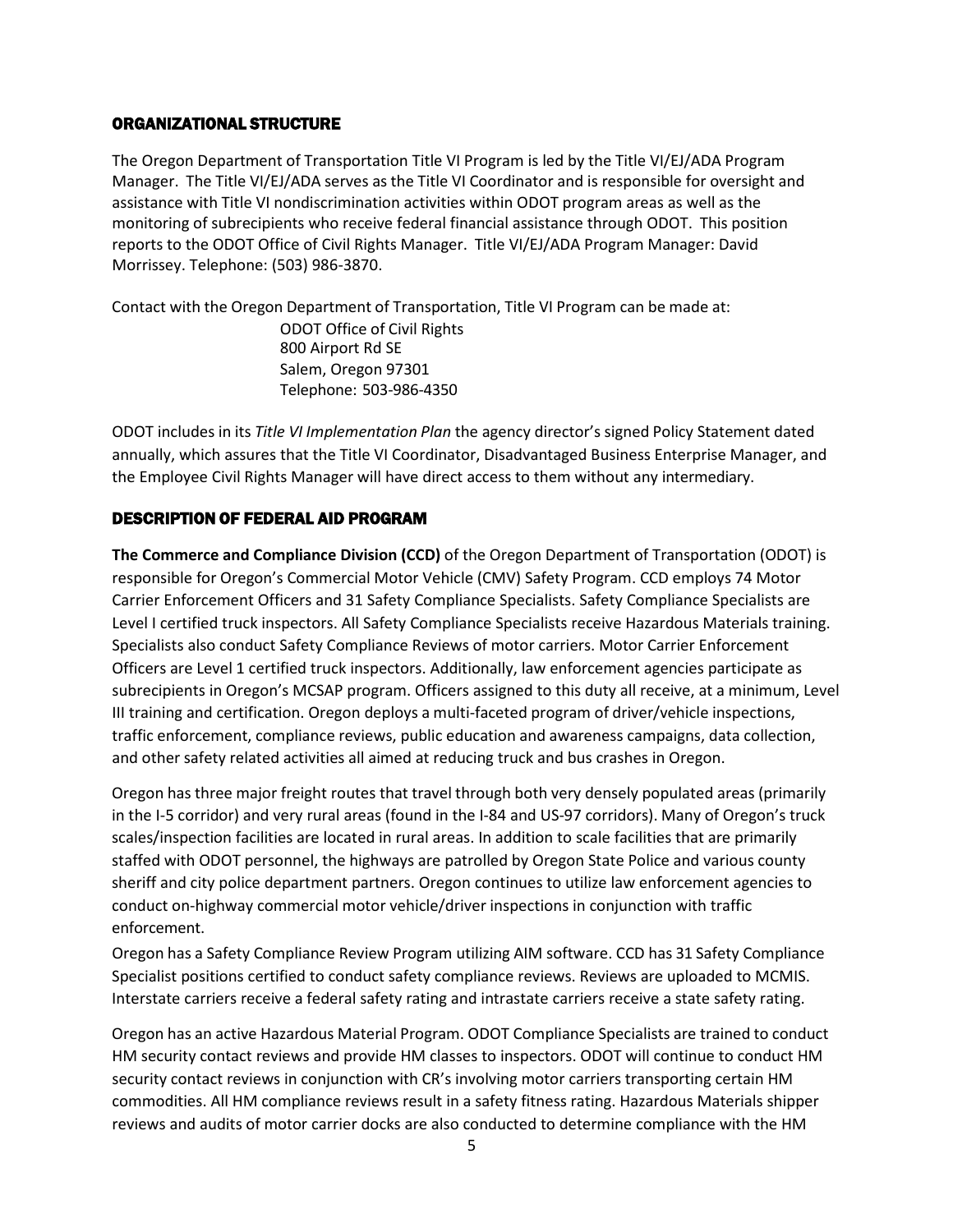regulations by HM shippers.

In a continuing effort to improve public safety, the CCD maintains a toll-free Hotline and online incident form. This allows the public to report unsafe operation and actions by motor carriers and their drivers.

Oregon offers the web site OregonTruckingOnLine.com to motor carriers. This site allows carriers to conduct business with Oregon online and complete many state required reports online. This site also allows motor carriers to review their own Oregon safety data and inspection records. After viewing inspection records, company officials can then certify inspections.

In Oregon, inspection personnel and Compliance Specialists continue to verify CDL status either through the Law Enforcement Data System, Commercial Driver License Information System, and/or the Oregon DMV system. The latter is utilized for both in-state and out-of-state drivers who may have outstanding suspensions in Oregon. All CDL drivers are also checked using the State Pointer Exchange Service.

On an annual basis, through administrative rulemaking, the CCD re-adopts the North American Standard Out-Of-Service Criteria (Part I Driver, Part II Vehicle, Part III Hazardous Materials, and Part IV Administrative). Oregon Administrative Rules clearly state that "Drivers found to be disqualified in this State or any other jurisdiction, as specified in 49 CFR, Part 391.15 will be placed out-of-service until requalification is established."

The CCD continues to work closely with ODOT Transportation Safety Division to create public education and awareness campaigns employing various brochures and public service announcements. These efforts are directed at both CMV and non-CMV drivers. CCD staff participates in developing the State Safety Action Plan. CCD staff also participate in Oregon's Traffic Records Coordinating Committee (TRCC).

The CCD attempts to determine the cause of all federal recordable CMV crashes. Crash analysts review facts contained in crash and police reports to determine preventability and causation. Crashes determined to be caused by the actions of the CMV driver or the mechanical condition of the CMV are labeled as truck-at-fault (TAF) or bus-at-fault (BAF) crashes.

**The Driver and Motor Vehicle Services Division (DMV**) of ODOT is responsible for Oregon's Commercial Driver License (CDL) program. DMV employs approximately four hundred individuals working at sixty field offices located in communities throughout Oregon.

Additionally, the DMV headquarters facility employs approximately four hundred and seventy staff, working onsite or remotely and organized into four service groups.

DMV conducts CDL tests to ensure that applicants have the knowledge and skill necessary to safely operate a commercial motor vehicle (CMV) before obtaining a CDL in Oregon. Knowledge and skills tests must meet the standards described in Federal Motor Carrier Safety Administration (FMCSA) rules. The tests are tailored to the vehicle class and type and measure the applicant's knowledge of subjects related to safe CMV operation and the applicant's ability to operate a CMV safely.

DMV ensures that CDL applicants have completed any applicable entry level driver training requirements prescribed by FMCSA prior to taking a CDL skills test or a hazardous materials endorsement test.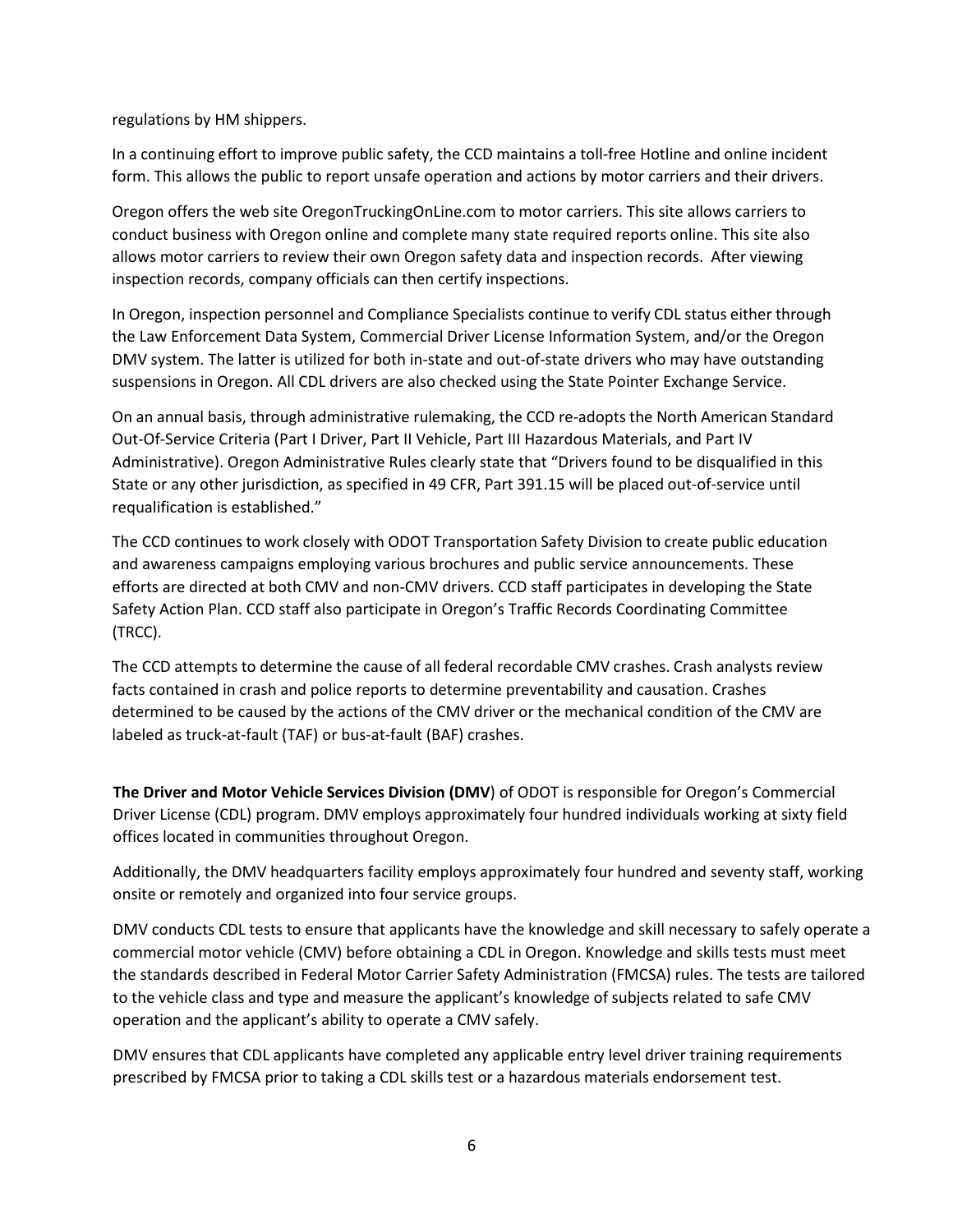DMV offers eight different commercial knowledge tests; a general knowledge test for all commercial motor vehicles, a combination test for CMVs that tow one or more trailers, an air brake test for CMVs equipped with air brakes, a double and triple trailer test, a tanker vehicle test, a passenger vehicle test, a school bus test, and a hazardous materials test. DMV administers knowledge tests using an Automated Testing Device (ATD) with an audio option. When necessary, DMV may use written tests or an employee-conducted oral test. Commercial knowledge tests are conducted in English only. The minimum passing score for knowledge tests is 80%. CDL knowledge tests are offered at all field offices in the state.

A CDL skills test is comprised of three exercises: a pre-trip vehicle inspection, basic control skills (BCS) test, and a road test. An applicant must have held a commercial learner permit (CLP) at least 14 days prior to the taking the CDL skills test. All CDL skills tests must be conducted in a vehicle of the same type and class for which the license will be issued. Federal regulations require that a CDL skills test is conducted in English only. A passing score for a pre-trip inspection test is dependent on vehicle class and type. Passing scores for the BCS exercise and drive test exercise have a standard number of allowable errors. In addition to a test failure based on score, procedures also provide for failure based on an applicant's demonstration of specific unsafe behaviors during any CDL skills test. These are referred to as Grounds for Immediate Failure (GFIF).

DMV suspended our jurisdictional CDL skills testing program in March of 2020 in response to the COVID 19 pandemic. DMV has not reinstated the jurisdictional testing program and is relying on CDL third party testing businesses for all CDL skills testing needs at this time. DMV previously offered CDL Skills Testing at twelve sites throughout the state and had approximately twenty-five employees certified to conducted CDL skills tests.

DMV administers a CDL third party testing program that permits certified CDL third party testing businesses to provide CDL skills testing services to Oregonians. This program provides applicants with varied options for testing. DMV's program provides oversight of CDL third party testing businesses as prescribed by FMCSA regulations. There are about 35 approved testing businesses that employ approximately 150 certified examiners. Third party testing businesses administer all of the CDL skills tests conducted in Oregon. CDL third party testing businesses must apply through a competitive or special procurement process, or if a governmental entity, execute an intergovernmental agreement (IGA) with DMV. Driver Programs is responsible for issuing and managing contracts and credentials, as well as the regulation, administration, and oversight of CDL third party testing businesses and their employed examiners. The program is responsible for examiner evaluations, and onsite, as well as electronic, review and inspection of the testing business records.

DMV waives tests for new Oregon residents who surrender a valid out-of-state CDL. The hazardous materials knowledge test is the only test that cannot be waived. Skills tests can also be waived when an applicant can provide evidence of military CMV training and experience.

DMV maintains CDL and CLP records. DMV records convictions, suspensions, revocations, and reinstatements of commercial driving privileges (CDP). Most of the conviction and suspension orders are received from Oregon courts. Additionally, DMV records convictions and suspensions of CDP for Oregon CDP holders based on documentation received from other states or jurisdictions. DMV processes these convictions as though the offense occurred in Oregon. DMV imposes sanctions as prescribed by FMCSA regulations. DMV transmits driver status and driver history information electronically to comply with Federal reporting requirements.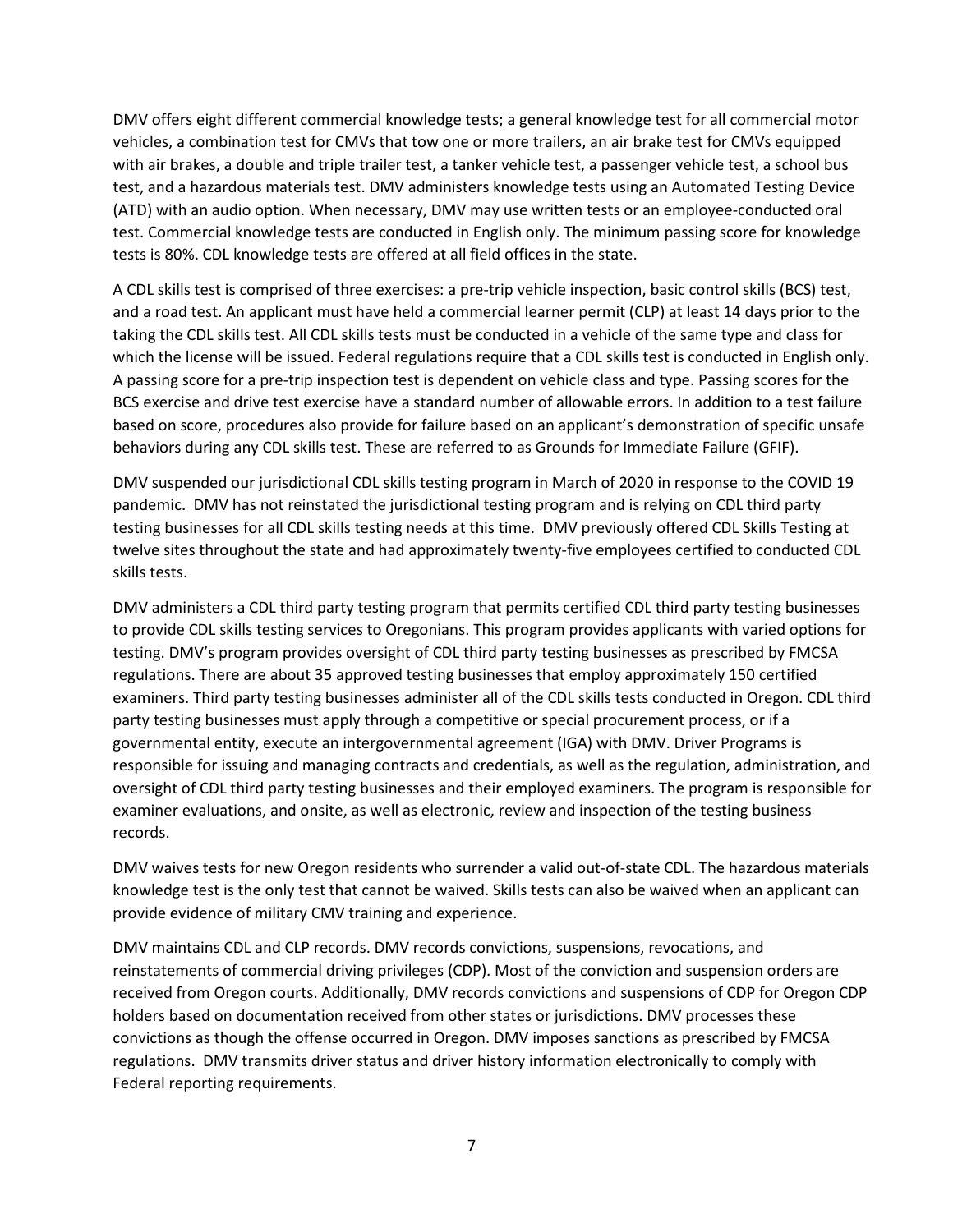DMV also manages medical certification requirements for Oregon commercial driving privilege holders as required by federal regulations. Oregon cancels commercial driving privileges when an individual does not meet program requirements**.** 

A description of ODOT's other Federal-Aid programs can be found on page 2 its current *Title VI Implementation Plan.*

### NOTIFICATION TO BENEFICIARIES/PARTICIPANTS

ODOT has posted notification of its nondiscrimination policy with a poster in all facilities and on its [website.](https://www.oregon.gov/ODOT/Business/OCR/Pages/Non-Discrimination.aspx) A copy of the poster appears at the end of this document (page 14). The poster provides notice of ODOT's Nondiscrimination policy, its compliance with Title VI of the Civil Rights Act of 1964 and related nondiscrimination authorities, and provides guidance for seeking additional information and filing complaints of discrimination.

CCD staff receive training on ODOT's nondiscrimination program and on the necessity of publicly posting ODOT's Title VI nondiscrimination policies in all facilities. This information was also included in the 2020 revision of ODOT's Motor Carrier Education Manual.

### SUBRECIPIENT COMPLIANCE REPORTS

ODOT's Title VI compliance monitoring of subrecipients is conducted under the direction of the Office of Civil Rights. All subrecipients of federal funding through ODOT are subject to Title VI compliance reviews.

CCD is continually working to implement intergovernmental agreements (IGA's) with law enforcement agencies to have their officers perform roadside inspections as subrecipients of the MCSAP grant. CCD has five MCSAP subrecipients as of June 2022: Clackamas County Sheriff, Oregon City Police, Multnomah County Sheriff, City of Portland Police Bureau, and City of Sandy Police Department,

CCD requires all agencies with truck inspectors certified by ODOT to comply with (i) Title VI of Civil Rights Act of 1964; (ii) Title V and Section 504 of the Rehabilitation Act of 1973; (iii) the Americans with Disabilities Act of 1990 and ORS 659A.142; (iv) all regulations and administrative rules established pursuant to the foregoing laws; and (v) all other applicable requirements of federal and state civil rights and rehabilitation statutes, rules and regulations. Additionally, CCD maintains a copy of each subrecipients' Title VI Program Compliance Plan.

The monitoring of FHWA subrecipients includes engaging metropolitan planning organizations (MPOs) and local public agencies (LPAs). These subrecipients are also charged with Title VI responsibilities such as maintaining a Title VI implementation plan and an Annual Accomplishment Report, and ensuring that any contractors follow the same nondiscrimination regulations as ODOT and its subrecipients. All ODOT subrecipients of FTA funds must create and maintain a Title VI Plan to ensure that public transportation is provided in a nondiscriminatory manner.

ODOT's subrecipient compliance program is detailed in its 2022 *Title VI Implementation Plan,* Part 4 External Monitoring. This information will also be detailed in the forthcoming 2023 *Title VI Implementation Plan*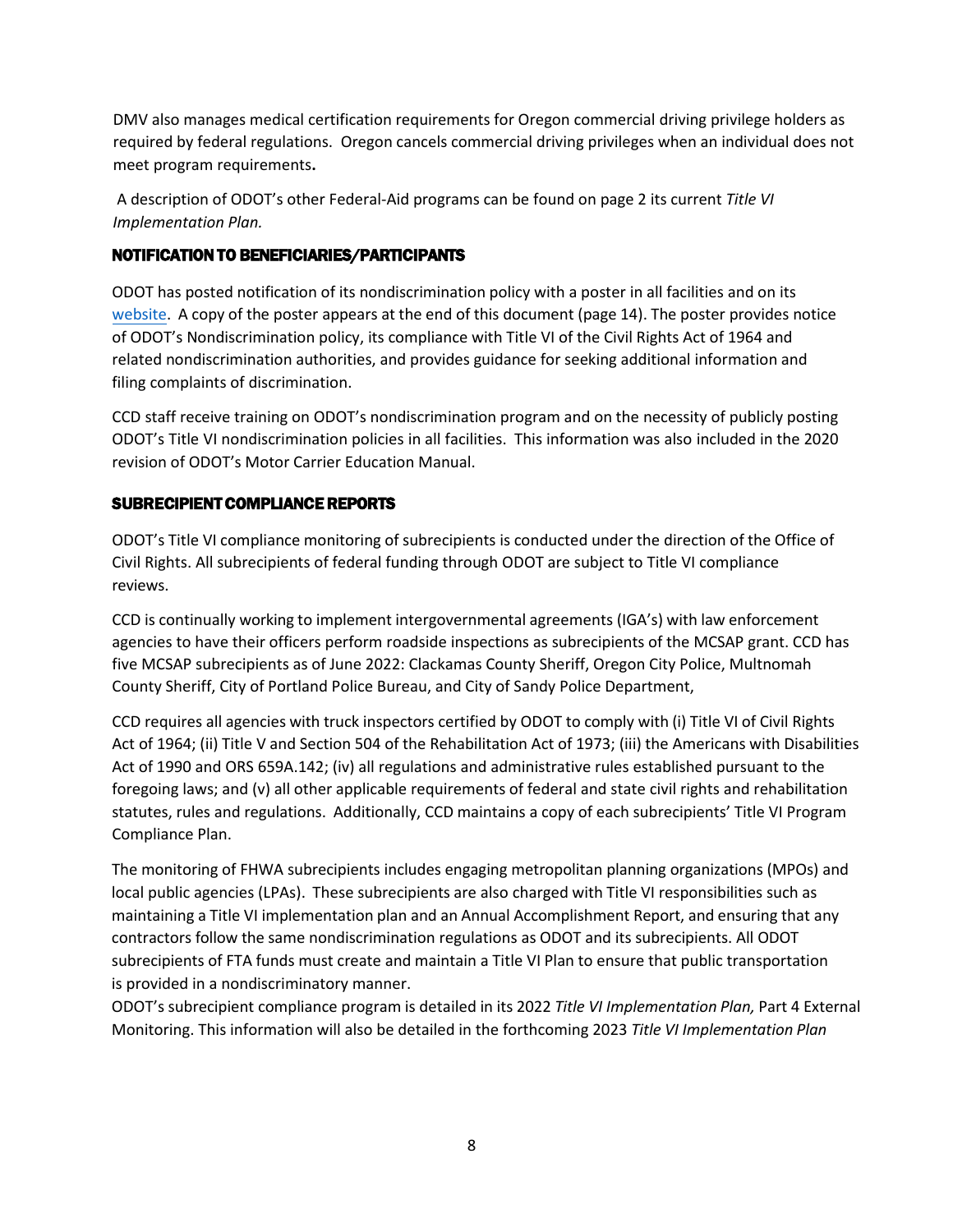### **TRAINING**

In furtherance of its goal to have Title VI nondiscrimination considerations engrained in how ODOT conducts business and how it provides its services, ODOT has taken steps to ensure its employees and sub-recipients receive Title VI Program training. The ODOT Office of Civil Rights provides a Title VI nondiscrimination training for ODOT, its recipients and subrecipients, as described in the *Title VI Implementation Plan.*

ODOT's Commerce & Compliance Division has implemented a general Title VI Program training course in partnership with the Office of Civil Rights that is mandatory for all employees. The general Title VI Program training course ensures employees understand the purpose and intent of Title VI, the role of the Title VI Coordinator, the complaint process, providing language assistance, the connection between Title VI and Environmental Justice, and the responsibility each employee has in ensuring ODOT's programs and services are delivered in a nondiscriminatory manner. The training will be part of every employees' annual compliance training plan.

DMV will implement FMCSA approved Title VI specific training for Licensing and Registration staff in FFY 2022.

CCD has implemented inspector and investigator-specific Title VI training designed for MCSAP and Law Enforcement Grantees. This PowerPoint training is provided to all CCD and Law Enforcement inspectors and investigators upon their initial by ODOT. Reoccurring training is provided in refresher training courses along with a discussion on the general understanding of how to address and comply with the FMCSA Enforcement Memorandum regarding ELP versus LEP (MC-ECE-2016-006), how discrimination complaints are filed, and CCD's data driven inspection policy (MCS-21-01).

### ACCESS TO RECORDS

ODOT will make all records relating to the implementation of its Title VI and Nondiscrimination Program available for review by FMCSA upon request.

### COMPLAINT DISPOSITION PROCESS

ODOT has an established complaint disposition procedure that describes a prompt process for investigations and disposition of complaints of discrimination. ODOT's complaint procedures are included in its 2022 *Title VI Implementation Plan* and are described on the ODOT web page about the Title VI program and the online complaint submission form.

The ODOT Office of Civil Rights maintains a log of complaints that have potential Title VI implications and includes a summary of those complaints in its annual Title VI Goals a[nd Accomplishments Report](https://www.oregon.gov/ODOT/Business/OCR/Pages/Non-Discrimination.aspx) to [the Federal](https://www.oregon.gov/ODOT/Business/OCR/Pages/Non-Discrimination.aspx) Highway [Administration. This log includes name](https://www.oregon.gov/odot/Business/OCR/Pages/DIS_CMPLNT_FRM.aspx) of complainant; identification by demography (i.e., race, color, national origin, etc.); allegation(s); complaint date; date of Report of Investigation; determination made and date; and any other relevant information as deemed appropriate. ODOT also maintains case files of complaint investigations.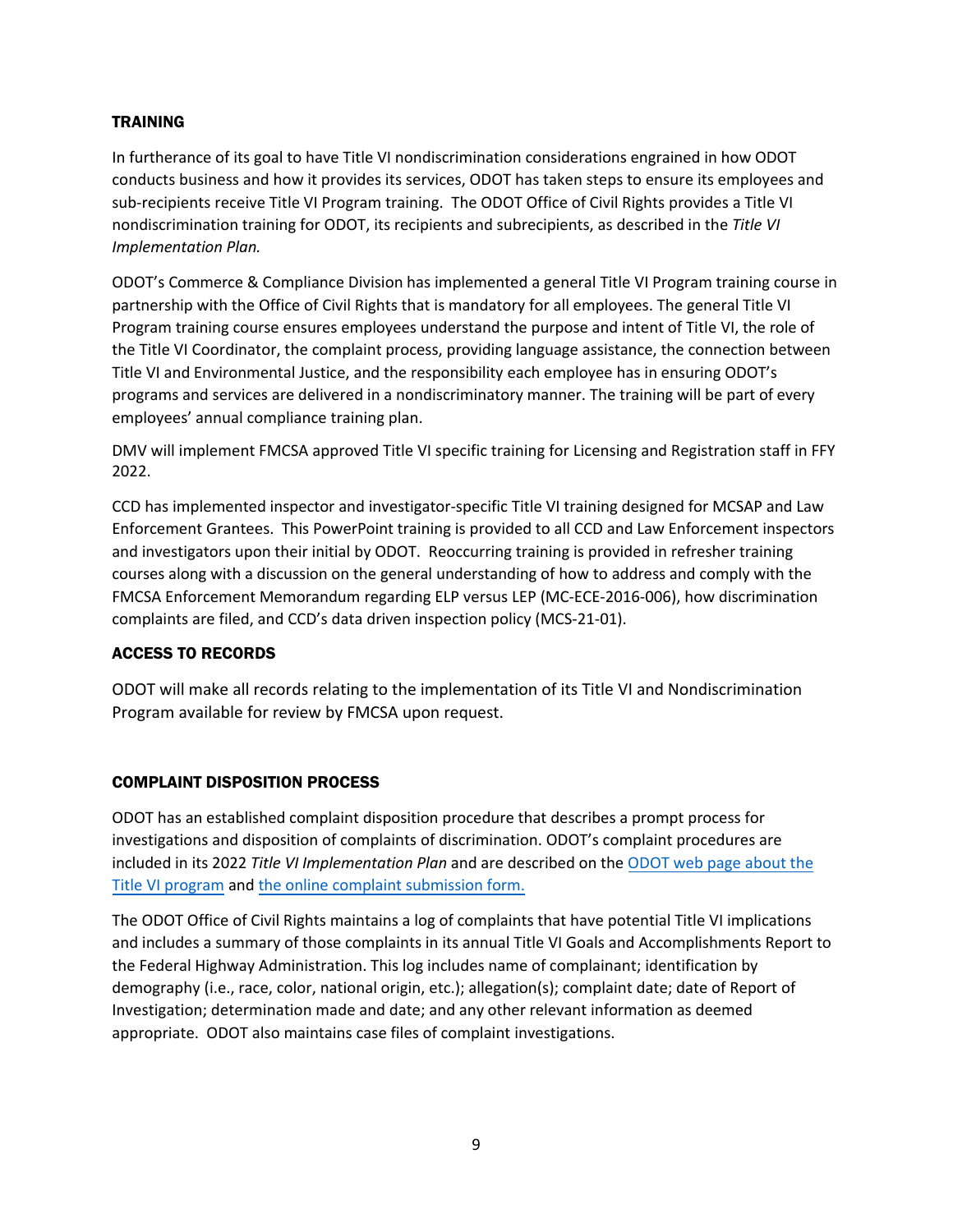ODOT shall make case files and the Complaint Log available to the FMCSA upon request. FMCSA requires its grantees to appropriately dispose of any Title VI Program-related complaint it receives from a member of the public arising under an FMCSA-funded program. Complaint disposition includes investigation of a complaint if ODOT determines that an investigation is warranted. FMCSA does not accept appeals from Complainants. A Complainant, if dissatisfied with how ODOT disposed of her/his complaint, may file a separate complaint with FMCSA. Upon receipt, FMCSA may request a written response from ODOT to the allegation(s) and may include a request for a copy of the case file. After review of the ODOT written response and/or case file, FMCSA will determine whether any FMCSA action is needed.

### STATUS OF CORRECTIVE ACTION

Applicants applying for federal funding from FMCSA that have undergone a Civil Rights Title VI Program Review by FMCSA-CRO or any other Federal Agency must provide a copy of the Compliance Review Report. The USDOT has not identified any deficiencies in the Oregon Department of Transportation Title VI Program within the last five years.

Every three years, ODOT participates in FTA's State Management Review (SMR) as it relates to the implementation of FTA-supported programs. The SMR includes a review of ODOT's Title VI Program, including oversight and management of transit agencies and other subrecipients. The most recent SMR was conducted in 2018.

ODOT details its implementation of Title VI and related nondiscrimination programs in its annual *Title VI Implementation Plan* as well as through annual submission of a Title VI Goals and Accomplishments Report to the Federal Highway Administration.

### COMMUNITY PARTICIPATION PROCESSES

It is the policy of the State of Oregon to provide all Oregonians equal access to transportation decisionmaking so all Oregonians may fairly share in benefits and burdens and enjoy the same degree of protection from disproportionate adverse impacts. ODOT's Strategic Business Plan sets the agency's commitment to engage stakeholders in public involvement in all of its projects. The plan's strategy priorities include:

- Engage the public, other state agencies, local governments, business and community leaders in solving transportation problems and planning for the future.
- Communicate, educate and inform the public about transportation issues.

Information about ODOT's Public Participation Process is included in its 2022 *Title VI Implementation Plan* and accompanying Public Involvement Plan Template for ODOT Projects, which includes guidance for engaging the trucking industry. ODOT also maintains a long-standing Motor Carrier Transportation Advisory Committee made up of representatives from the ODOT, Oregon State Police, the trucking industry and other interested organizations and individuals.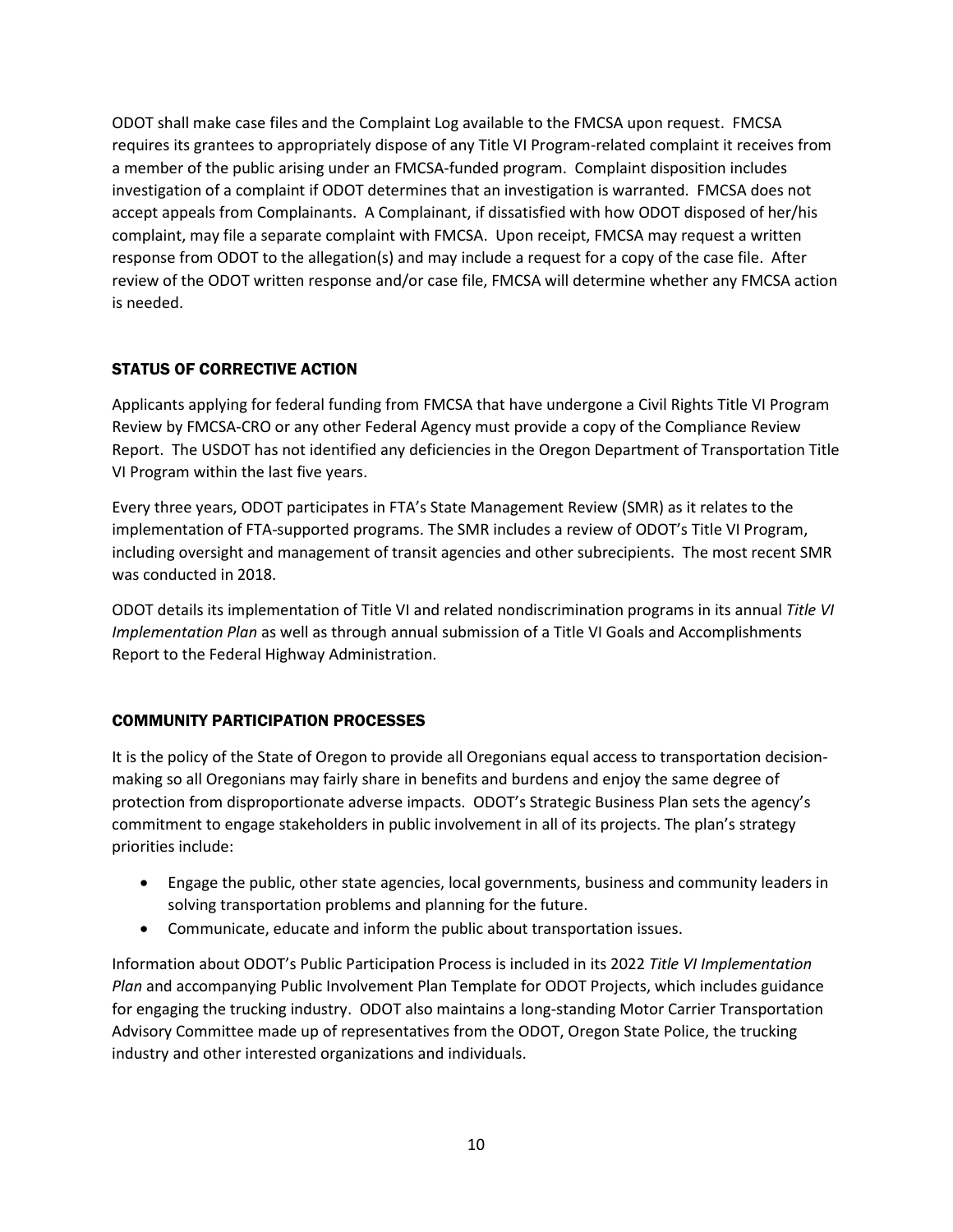### **Oregon DMV Procedure for Public Engagement Regarding Changes to Services and Facilities**

Oregon DMV conducts processes for public engagement when considering changes to locations, hours of operation, service availability and disruptions of services for its field offices across the state.

- 1. **Change of location:** The State of Oregon handles a change of state office locations in much the same way as the private sector. DMV, a division of the Oregon Department of Transportation, works with State Department of Administrative Services' Real Estate and Property Management Services unit. This unit of DAS acts as the state's real estate representative in engaging the private sector to locate office space.
- 2. **Change in office hours or services or closure of an office.** In an effort to balance service availability across Oregon, DMV periodically adjusts office hours and specific service availability at its offices in response to customer demand, transaction volumes, population growth and customer feedback. Offices must occasionally close temporarily for repairs, replacement or upgrade in furnishings, structure and parking lots, as well as customer service equipment. DMV also engages public input when it implements changes in services due to new state legislation and/or federal regulatory changes such as the Real ID Act and federal commercial driver licensing. On rare occasions, DMV closes offices permanently.

### **DMV Change of Location Process**

Facility leases are reviewed 18-24 months prior to lease expiration date to determine if facility is adequately maintained, fiscally responsible and direct access to services. Evaluations are conducted based on community demographic growth rates, customer volumes, customer wait times, and transaction types.

Leases are reviewed 18-24 months prior to the lease expiration date to determine if current facility has been adequately maintained, within current market rate, and facility meets ongoing customer service demands. Accumulation of public input – in person, through DMV Customer Assistance phone agents, DMV Field Services customer feedback forms, feedback through the DMV website, email, constituents through lawmakers via ODOT Government Relations, and Ask ODOT, the department's ombudsman service.

ODOT partners with DAS Property Management for both renewing leases and/or includes DAS and its network of resources to conduct property searches for new DMV locations. DAS receives a list of specific DMV property search requirements for new locations which includes items like specific public safety standards to conduct drive tests, parking and facility direct access to services, adequate parking lot size, large vehicle parking, lobby and facility space requirements, direct access to appropriate network bandwidth infrastructure, among others, before DAS to start the potential search radius for a DMV location.

Proposals are submitted and reviewed at various levels within DMV for any requested DMV service changes (hours, services). DMV engages with local stakeholders and leaders announcing a change and date of implementation – employees, local leaders, legislators, customers, and business partners such as vehicle dealers.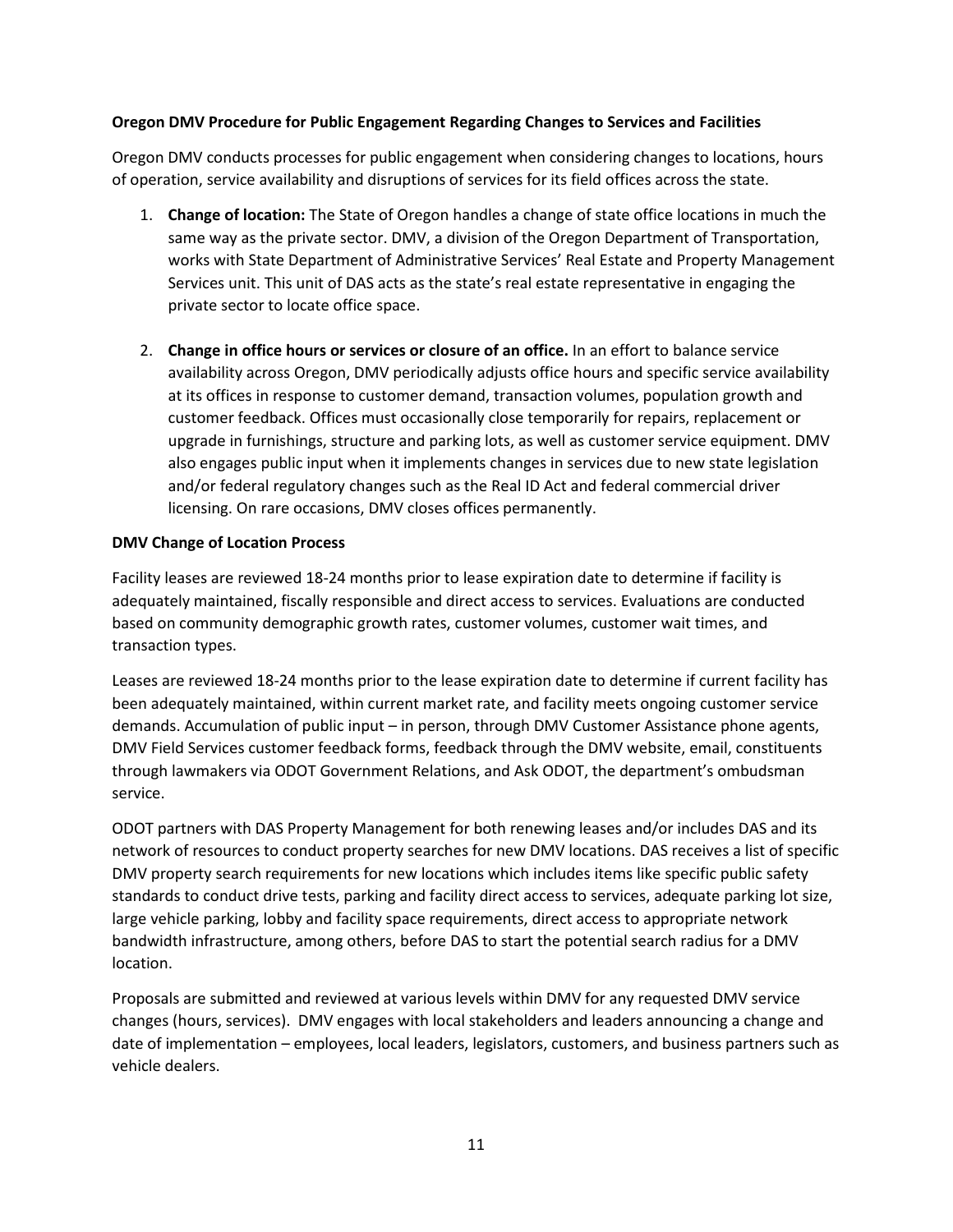### **DMV Public Engagement Channels**

In addition to monitoring customer transaction volumes, wait times and geographic variations in customer demand for different types of services, DMV engages with customers, external partners and stakeholders, and community leaders in these ways:

### **1. Outreach prior to proposed change**

- Accumulated direct customer feedback and suggestions at field offices and through field customer feedback form
- Customer submission of suggestion by email
- Customer submission via DMV website feedback form (Ask ODOT)
- Customer input through ODOT social media
- Customer surveys (shifting from hard copy by mail to online) recent examples Real ID awareness and preparation needs
- Online open house recent example is Service Transformation Program customer service wish list for new technology
- Rulemaking public feedback period and/or public hearing when proposed change involves administrative rule changes
- Key partners such as vehicle dealers, motor carriers, Driver Education providers, third-party testing providers, motorcycle skills training program
- Oregon Transportation Commission DMV status updates include proposed changes in services and offices, commission approval is required when administrative rulemaking is involved
- Related committees such as Motor Carrier Advisory, Transportation Safety, Motorcycle Safety, Impaired Driving
- Best practices and experiences from DMVs across North America from the American Association of Motor Vehicle Administrators

### **2. Announcement of change**

- Employee notification email, letter and internal newsletter
- Notification of union(s) representing affected employees
- Letter to stakeholders that utilize or require state-issued ID for services including: law enforcement, courts, motor carriers, financial institutions, schools, third party testing agencies, vehicle dealerships, retail organizations, tavern trade groups, medical service providers, dispensaries, travel service associations, restaurant and hospitality organizations, etc.
- When the service change includes a law change, direct notification to courts and law enforcement through the state Law Enforcement Data System
- Notification to local governments and partner government agencies, such as DEQ, which acts as third-party vehicle registration renewal provider, and agencies that utilize state-issued ID or require it for services
- Notification to state and sometimes federal lawmakers by ODOT Government Relations Liaison for DMV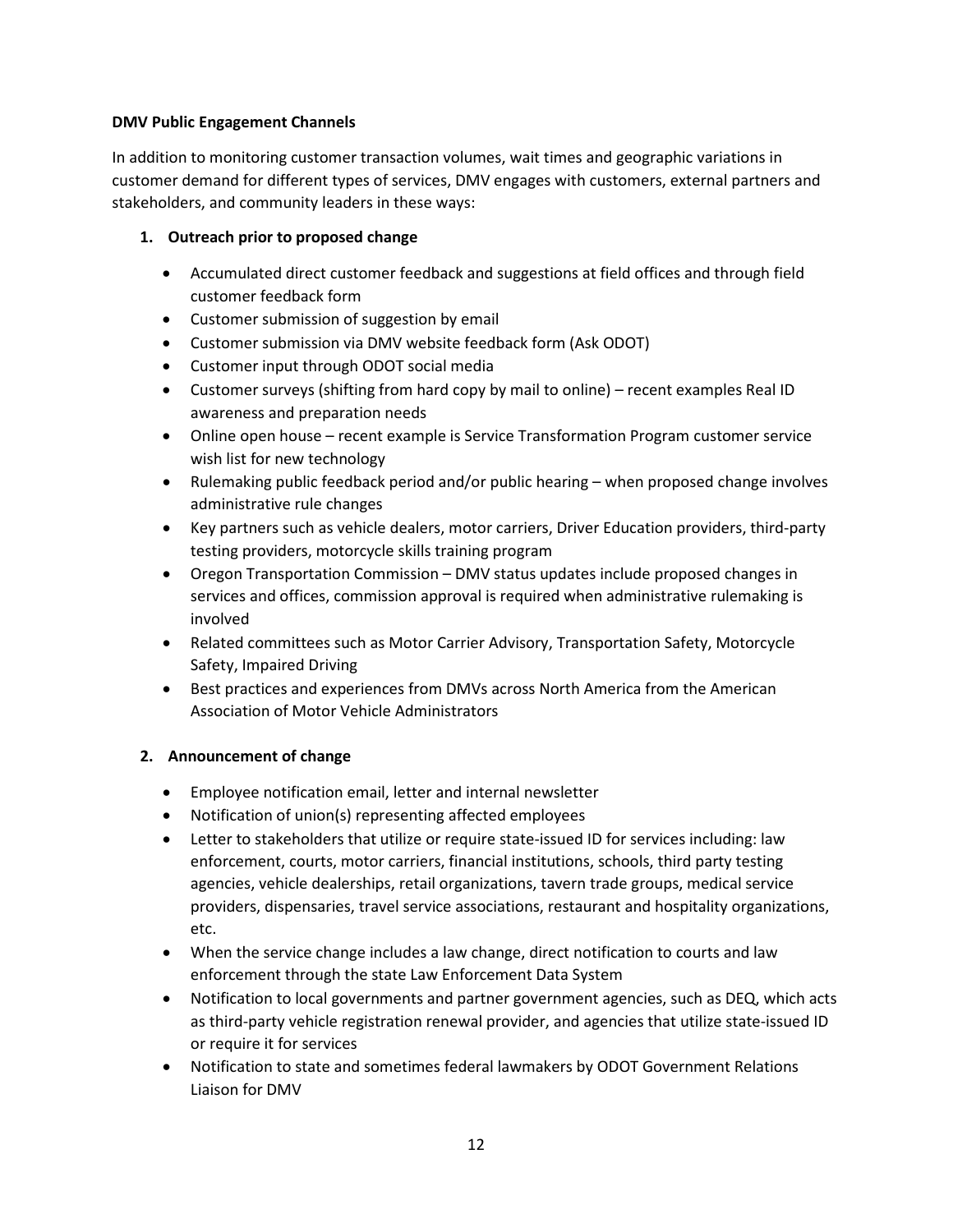- Office signage announcing coming change to location, services or hours
- News release statewide or regional, depending on offices affected, announcing change, date of change, and in case of a temporary office closure suggested alternative sources of DMV services
- Social media ODOT Facebook and Twitter presence
- Paid media TV, radio and news PSAs only for major changes or proposed changes such as Real ID Act compliance

### **3. After change implemented**

- Employee input from experience gained implementing the change
- Customer feedback and suggestions at field offices and through field customer feedback form
- Customer feedback by email
- Customer feedback by website feedback form
- Customer feedback through ODOT social media
- Customer surveys
- Feedback from stakeholders, including law enforcement, partner government agencies, Oregon Transportation Commission, committees, trade groups, etc.

Oregon DMV includes public involvement as part of a continuous evaluation process on the efficiency, effectiveness and convenience of its services, and makes adjustments as needed. Including public and stakeholder input, transaction volumes, demographic and economic changes, and regional variations support informed decision making. ODOT will make all records relating to the implementation of its public engagement processes concerning changes to Oregon DMV services and facilities available to FMCSA.

### **Commercial Motor Vehicle Inspection Selection & Unbiased Enforcement Policies**

ODOT CCD developed Inspection Selection Policy MCS-21-01 that incorporates Commercial Vehicle Safety Alliance's Operational Policy #13 ("Selecting Vehicles for Inspection"). Policy MSC-21-01 was made effective May 29, 2021, and is approved by Carla Phelps, Commercial Vehicle Safety and Enforcement Executive Manager.

Current CCD inspectors and certified law enforcement partners (including all subrecipients) are required to certify that they understand, and will follow Inspection Selection Policy MCS-21-01. This certification and policy is distributed through Title VI Inspector and Investigator specific training. CCD maintains a record of certification that the materials have been reviewed and will be followed.

Title VI Inspector and Investigator specific training is provided with every new inspector certification course. Additionally, Policy MSC-21-01 is reviewed in all inspection refresher training as part of an interactive question and answer session. Inspectors certified by ODOT are generally part of an inspection refresher class once every three years.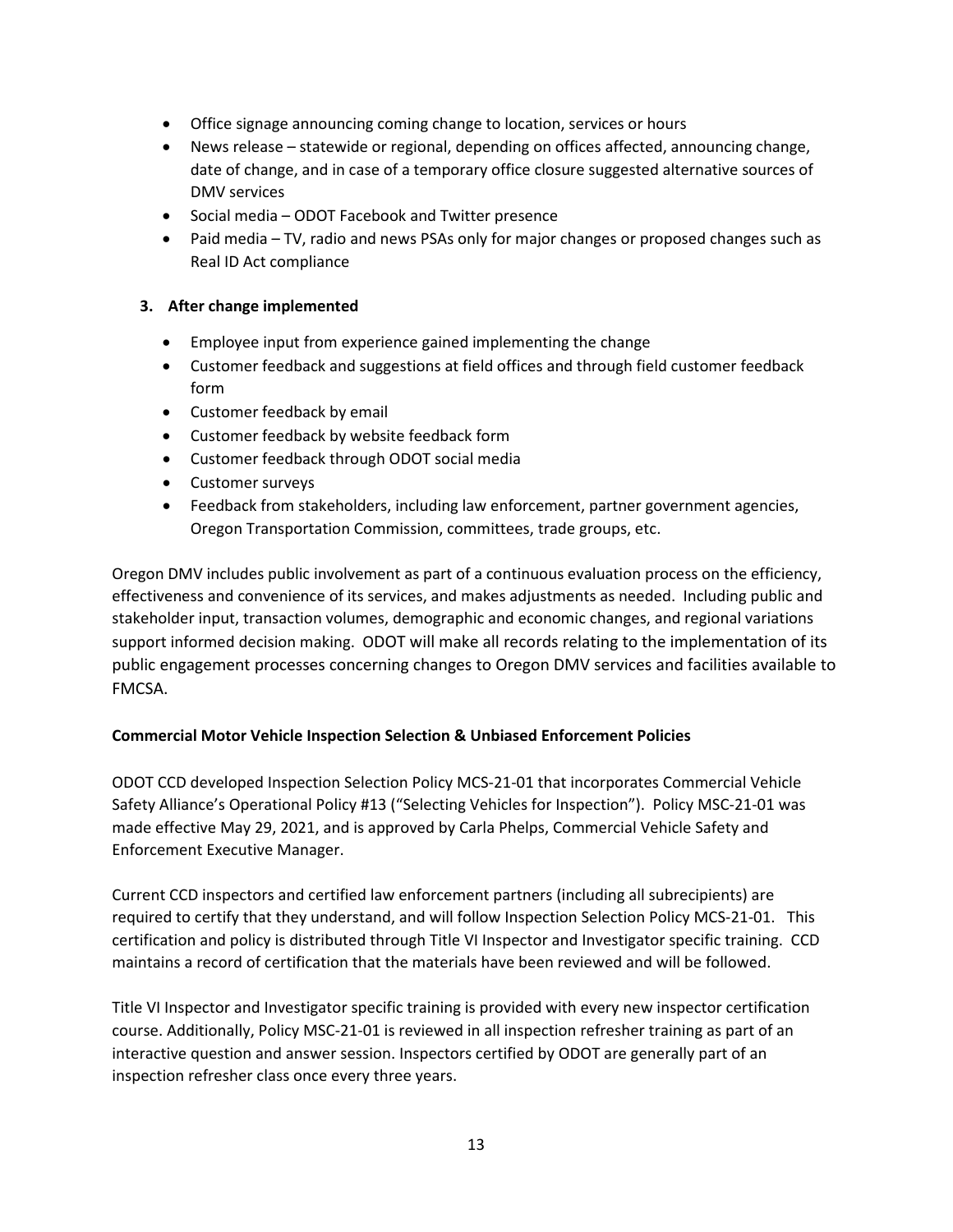# **Your Rights under Title VI of the Civil Rights Act and the Americans with Disabilities Act (ADA)**

The Oregon Department of Transportation (ODOT) complies with the Civil Rights Act of 1964, the Americans with Disabilities Act, and other federal nondiscrimination authorities. These authorities prohibit discrimination based on race, color, national origin, age, disability, sex, income level, and Limited English Proficiency in ODOT's programs, activities, services, operations, delivery of benefits, and opportunities to participate.

To ensure equitable access, ODOT provides accessibility aids, translation, and interpretation services for all public events and vital documents, free of charge, upon request. You can obtain these services by providing reasonable advance notice.

- Need Title VI or ADA related assistance or information?
- Need translation of an ODOT publication?
- Need interpretation for an ODOT event or activity?
- Need an accessibility aid for an ODOT event or activity?
- Need to submit a discrimination or accessibility complaint?

### Please contact the ODOT Office of Civil Rights

Title VI Officer ODOT.TITLEVI@ODOT.Oregon.Gov ADA Program Manager ODOT\_ADA@ODOT.Oregon.Gov

Toll Free: (855) 540-6655 For an Interpreter: 711 Internet Relay: http://www.sprintip.com Fax: (503) 986-6382





Scan for details

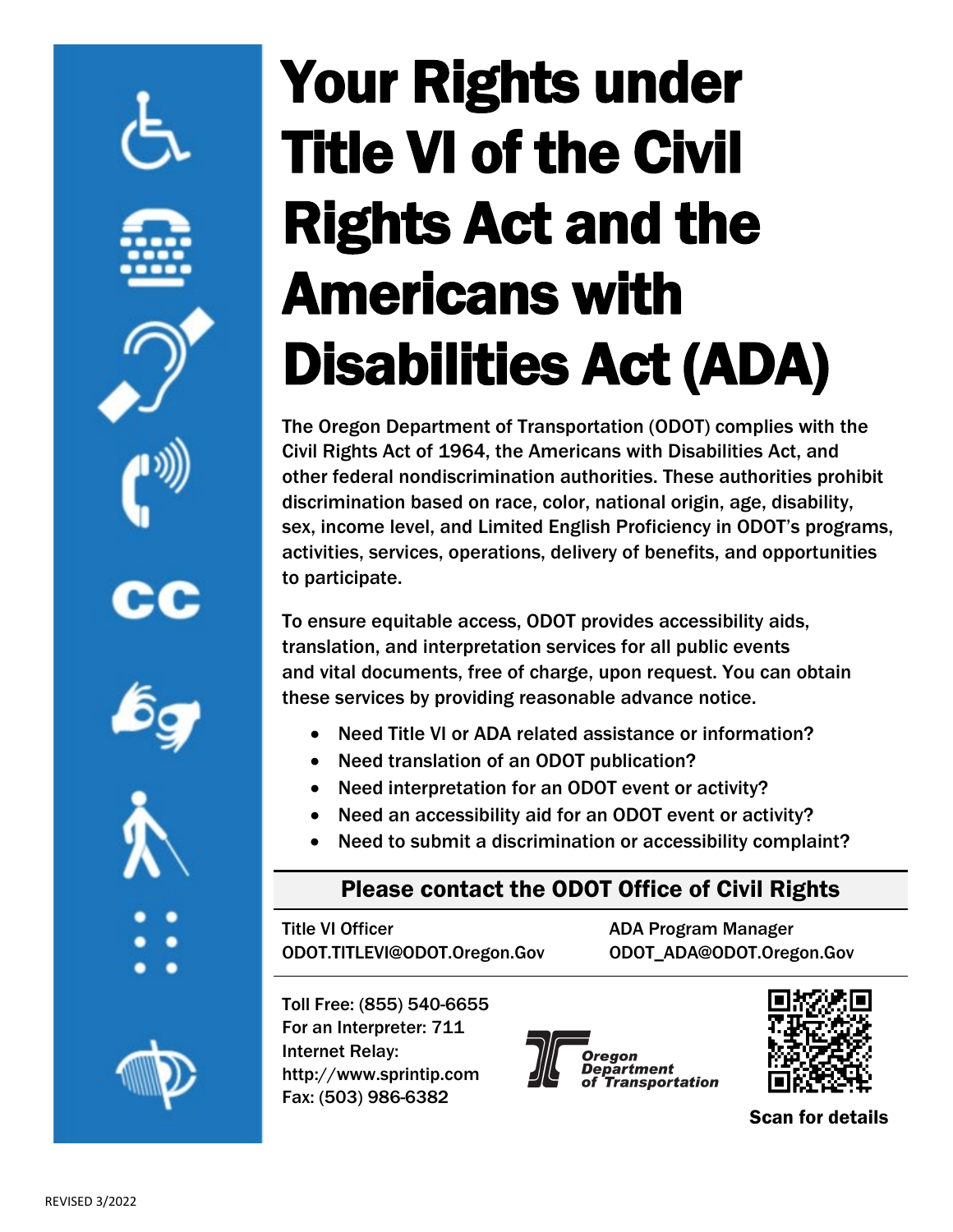# Sus derechos conforme al Título VI de la Ley de derechos civiles y la Ley de estadounidenses con discapacidades (ADA)

El Departamento de Transporte de Oregon (Oregon Department of Transportation, ODOT) cumple con la Ley de derechos civiles de 1964, la Ley de estadounidenses con discapacidades (Americans with Disabilities Act, ADA) y lo establecido por otras autoridades federales contra la discriminación. Estas autoridades prohíben la discriminación por motivo de raza, color, origen nacional, edad, discapacidad, sexo, nivel de ingresos y dominio limitado del inglés en los programas, actividades, servicios, operaciones, entrega de beneficios y oportunidades para participar que brinda el ODOT.

Para garantizar el acceso igualitario para todos, el ODOT brinda asistencia y servicios de traducción e interpretación para todos los eventos públicos y los documentos públicos, sin cargo, a petición de los interesados. Puede obtener estos servicios si lo solicita con anticipación razonable.

- ¿Necesita asistencia o información relacionada con el Título VI o la ADA?
- ¿Necesita una traducción de una publicación del ODOT?
- ¿Necesita servicios de interpretación para un evento o actividad del ODOT?
- ¿Necesita asistencia con el acceso para un evento o actividad del ODOT?
- ¿Necesita presentar una queja por discriminación o por un problema de accesibilidad?

### Contacte a la Oficina de derechos civiles del ODOT

Director del Título VI ODOT.TITLEVI@ODOT.Oregon.Gov Gerente del Programa ADA ODOT\_ADA@ODOT.Oregon.Gov



Línea gratuita: (855) 540-6655

Para un intérprete: 711

Servicio de retransmisión por Internet: http://www.sprintip.com

Fax: (503) 986-6382



Escanear para ver la información detallada

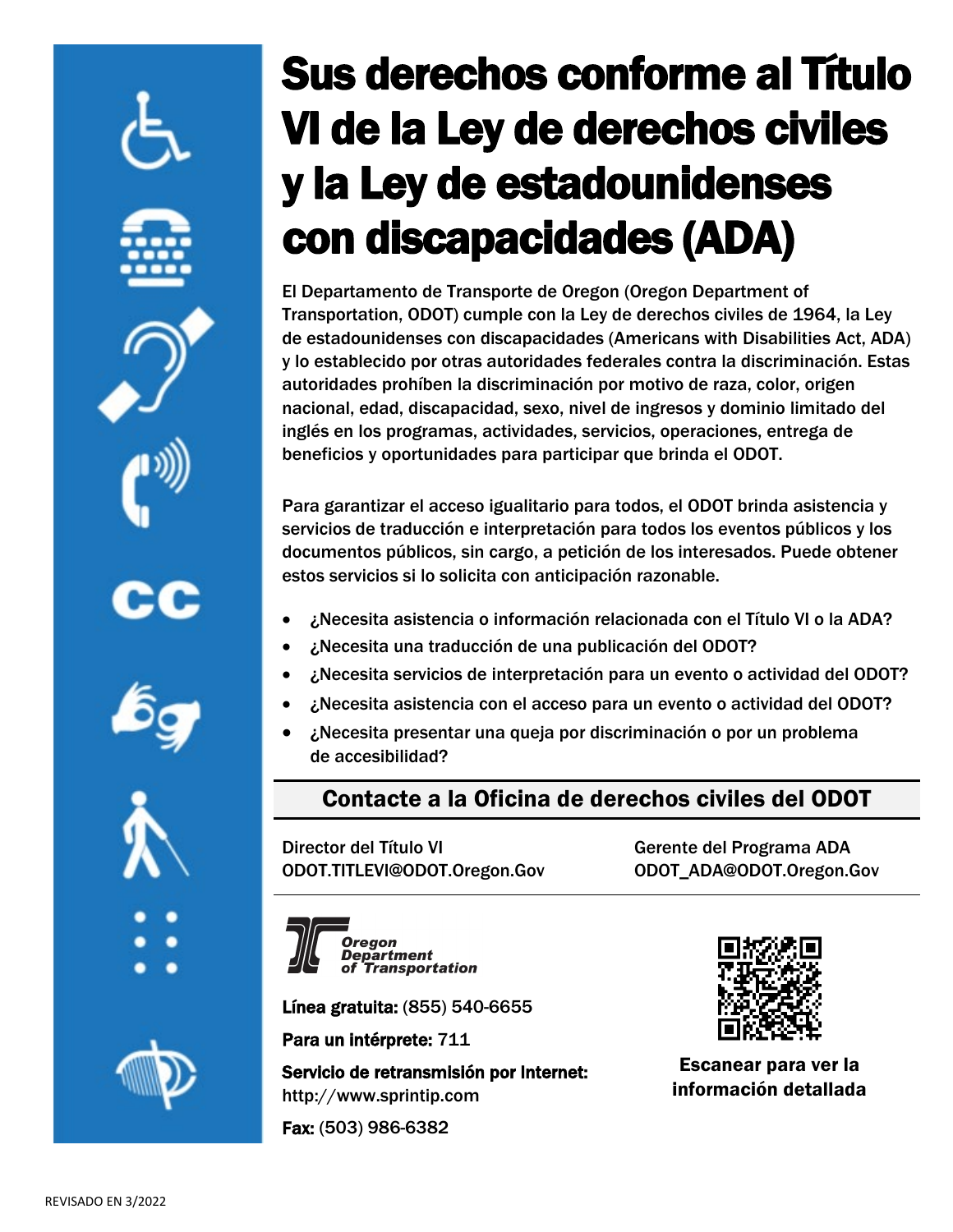

### **TITLE VI AND RELATED AUTHORITIES NONDISCRIMINATION POLICY STATEMENT**

June 8, 2022

It is the Oregon State Department of Transportation's (ODOT) policy to assure that no person shall, on the grounds of race, color, national origin, age, sex, disability, income level or Limited English Proficiency as provided by Title VI of the Civil Rights Act of 1964 and related authorities, be excluded from participation in, be denied the benefit of, or be otherwise discriminated against under any of the programs or activities it administers.

As the Director of the ODOT, I have designated the Title VI Manager and Disadvantaged Business Enterprise Manager to have direct and unfettered access to contact and/or meet with me when there is concern that needs to be brought to my attention, whether internal to ODOT or through our external partners, customers or contractors. Under this policy, these designated officials need not obtain any other organizational or managerial approval and will have the full support of my staff to work directly with me to address civil rights matters. Additionally, the Title VI Manager will receive the full participation and cooperation of affected ODOT staff, as needed, in implementing ODOT's Title VI compliance activities, including compliance with 49 C.F.R. part 21 (Nondiscrimination In Federally-Assisted Programs Of The Department Of Transportation - Effectuation Of Title VI Of The Civil Rights Act Of 1964) and 49 C.F.R. part 303 (Federal Motor Carrier Safety Administration's Title VI/Nondiscrimination Regulation).

### ASSURANCES

The Oregon Department of Transportation agrees that, as a condition for receiving any federal financial assistance from the United States Department of Transportation (DOT), through the Federal Motor Carrier Safety Administration (FMCSA), ODOT is subject to and will comply with the Standard Title VI Nondiscrimination Assurances described in USDOT Order 1050.2A.

These Assurances, signed by me on this date, accompany this policy statement.

at 1 w.82

Kristopher W. Strickler Director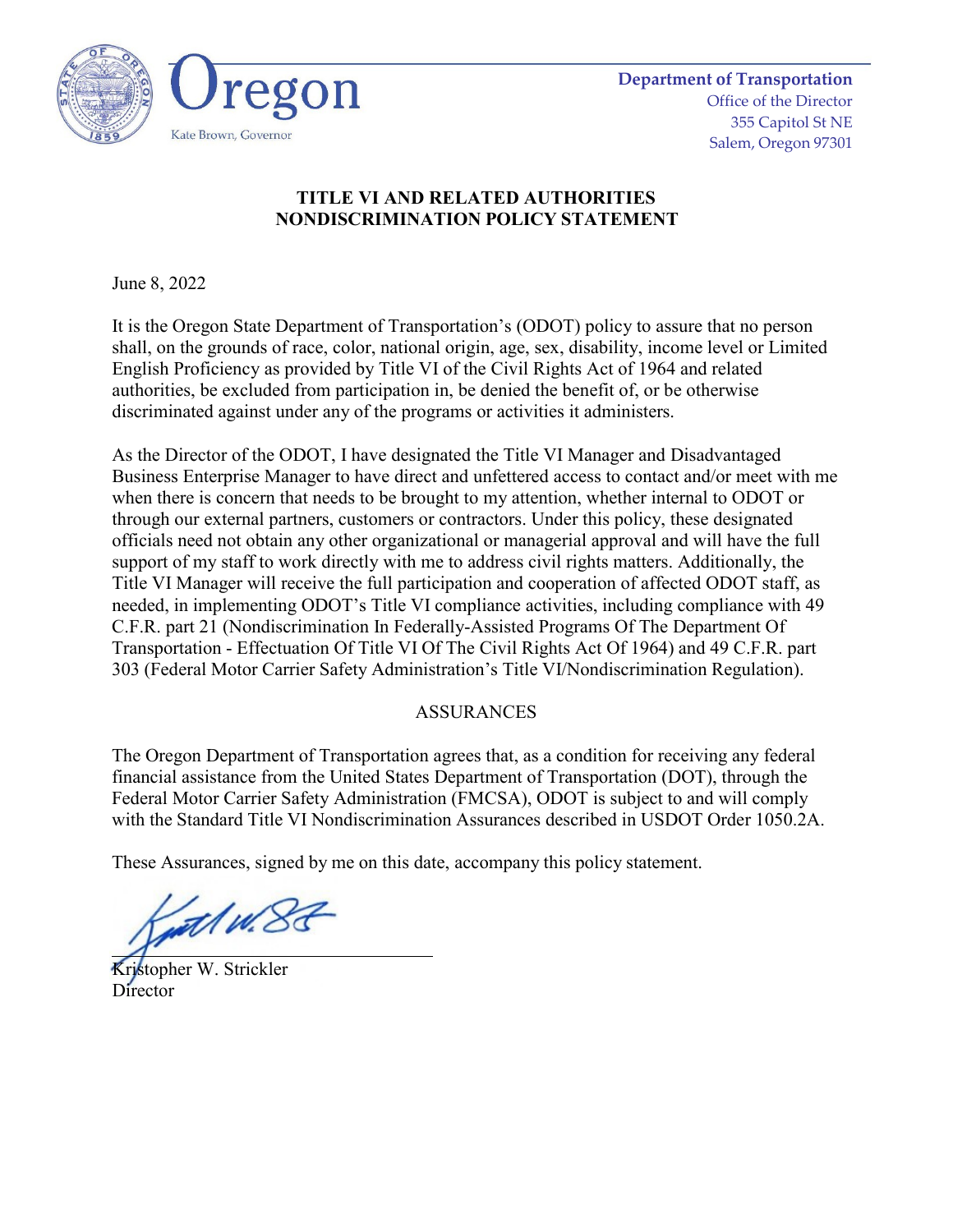### **The United States Department of Transportation**

### **Standard Title VI/Non-Discrimination Assurances**

### **DOT Order No. 1050.2A**

The Oregon Department of Transportation (herein referred to as the "Recipient"), **HEREBY AGREES THAT**, as a condition to receiving any Federal financial assistance from the United States Department of Transportation (DOT), through the **Federal Motor Carrier Safety Administration (FMCSA)**, is subject to and will comply with the following:

### **Statutory/Regulatory Authorities**

- Title VI of the Civil Rights Act of 1964 (42 U.S.C. § 2000d *et seq*., 78 Stat. 252), (prohibits discrimination on the basis of race, color, national origin);
- Federal-Aid Highway Act of 1973, (23 U.S.C. § 324 *et seq*.), (prohibits discrimination on the basis of sex);
- Title IX of the Education Amendments of 1972, as amended, (20 U.S.C. § 1681 *et seq*.), (prohibits discrimination on the basis of sex in education programs or activities);
- Section 504 of the Rehabilitation Act of 1973, (29 U.S.C. § 794 *et seq*.), as amended, (prohibits discrimination on the basis of disability);
- The Age Discrimination Act of 1975, as amended, (42 U.S.C. § 6101 *et seq*.), (prohibits discrimination on the basis of age);
- Americans with Disabilities Act of 1990, as amended, (42 U.S.C. § 12101 *et seq*.), (prohibits discrimination on the basis of disability);
- 49 C.F.R. part 21 (entitled *Nondiscrimination In Federally-Assisted Programs Of The Department Of Transportation—Effectuation Of Title VI Of The Civil Rights Act Of 1964*);
- 49 C.F.R. part 27 (entitled *Nondiscrimination On The Basis Of Disability In Programs Or Activities Receiving Federal Financial Assistance*);
- 49 C.F.R. part 28 (entitled *Enforcement Of Nondiscrimination On The Basis Of Handicap In Programs Or Activities Conducted By The Department Of Transportation*);
- 49 C.F.R. part 37 (entitled *Transportation Services For Individuals With Disabilities (ADA)*);
- 49 C.F.R. part 303 (FMCSA's Title VI/Nondiscrimination Regulation);
- 28 C.F.R. part 35 (entitled *Discrimination On The Basis Of Disability In State And Local Government Services*);
- 28 C.F.R. section 50.3 (U.S. Department of Justice Guidelines for Enforcement of Title VI of the Civil Rights Act of 1964);

The preceding statutory and regulatory cites hereinafter are referred to as the "Acts" and "Regulations," respectively.

Although not applicable to Recipients directly, there are certain Executive Orders and relevant guidance that direct action by Federal agencies regarding their federally assisted programs and activities to which compliance is required by Recipients to ensure Federal agencies carry out their responsibilities. Executive Order 12898 (1995), entitled "Federal Actions to Address Environmental Justice in Minority Populations and Low-Income Populations" emphasizes that Federal agencies should use existing laws to achieve Environmental Justice, in particular Title VI,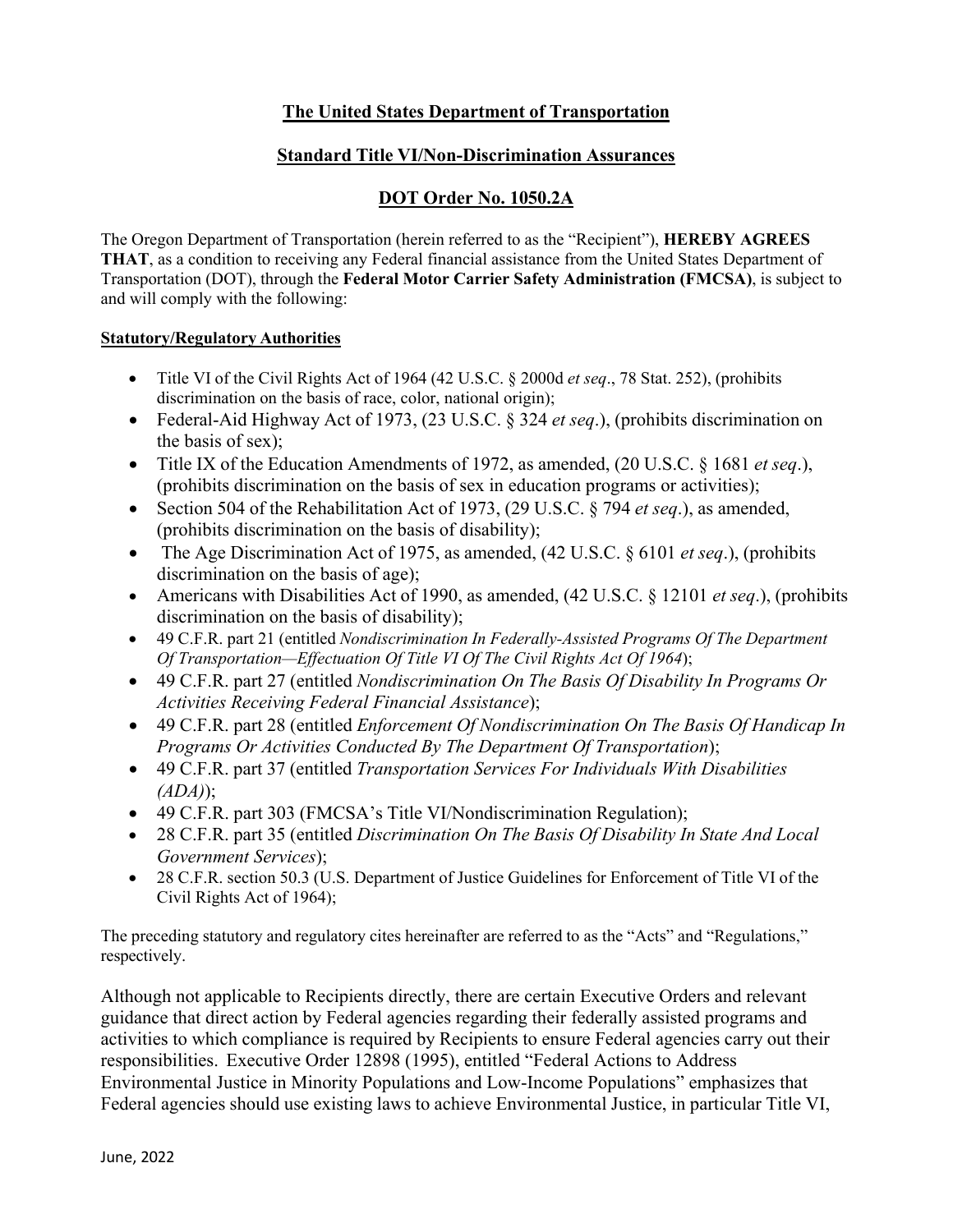to ensure nondiscrimination against minority populations. Recipients should be aware that certain Title VI matters raise Environmental Justice concerns and FMCSA intends that all Recipients evaluate and revise existing procedures (as appropriate) to address and implement Environmental Justice considerations. See the following FHWA website for more information and facts about Environmental Justice: http://www.fhwa.dot.gov/environment/environmental justice/index.cfm

Additionally, Executive Order 13166 (2001) on Limited English Proficiency, according to the U.S. Department of Justice in its Policy Guidance Document dated August 16, 2000 (65 Fed. Reg. at 50123), clarifies the responsibilities associated with the "*application of Title VI's prohibition on national origin discrimination when information is provided only in English to persons with limited English proficiency*." When receiving Federal funds Recipients are expected to conduct a Four-Factor Analysis to prevent discrimination based on National Origin. (See also U.S. DOT's "*Policy Guidance Concerning Recipients' Responsibilities to Limited English Proficient (LEP) Persons,*" dated December 14, 2005, (70 Fed. Reg. at 74087 to 74100); the Guidance is a useful resource when performing a Four-Factor Analysis).

### **General Assurances**

In accordance with the Acts, the Regulations, and other pertinent directives, circulars, policy, memoranda, and/or guidance, the Recipient hereby gives assurance that it will promptly take any measures necessary to ensure that:

*"No person in the United States shall, on the grounds of race, color, national origin, sex, age, disability, low-income, or LEP be excluded from participation in, be denied the benefits of, or be otherwise subjected to discrimination under any program or activity for which the Recipient receives Federal financial assistance from DOT, including the FMCSA."* 

The Civil Rights Restoration Act of 1987 clarified the original intent of Congress, with respect to Title VI and other Non-discrimination requirements (The Age Discrimination Act of 1975, and Section 504 of the Rehabilitation Act of 1973) by restoring the broad, institutional-wide scope and coverage of these nondiscrimination statutes and requirements to include all programs and activities of the Recipient, so long as any portion of the program is Federally-assisted.

### **Specific Assurances**

More specifically, and without limiting the above general Assurances, the Recipient agrees with and gives the following Assurances with respect to its Federally assisted **FMCSA Program**:

- 1. The Recipient agrees that each "activity," "facility," or "program," as defined in 49 C.F.R. §§ 21.23 (b) and 21.23 (e) will be (with regard to an "activity") facilitated, or will be (with regard to a "facility") operated, or will be (with regard to a "program") conducted in compliance with all requirements imposed by, or pursuant to the Acts and the Regulations;
- 2. The Recipient will insert the following notification in all solicitations for bids, Requests For Proposals for work, or material subject to the Acts and the Regulations made in connection with the FMCSA Program and, in adapted form, in all proposals for negotiated agreements regardless of funding source:

"*The Oregon Department of Transportation in accordance with the provisions of Title VI of the Civil Rights Act of 1964 (78 Stat. 252, 42 U.S.C. §§ 2000d to 2000d-4) and the Regulations, hereby notifies all bidders that it will affirmatively ensure that any contract*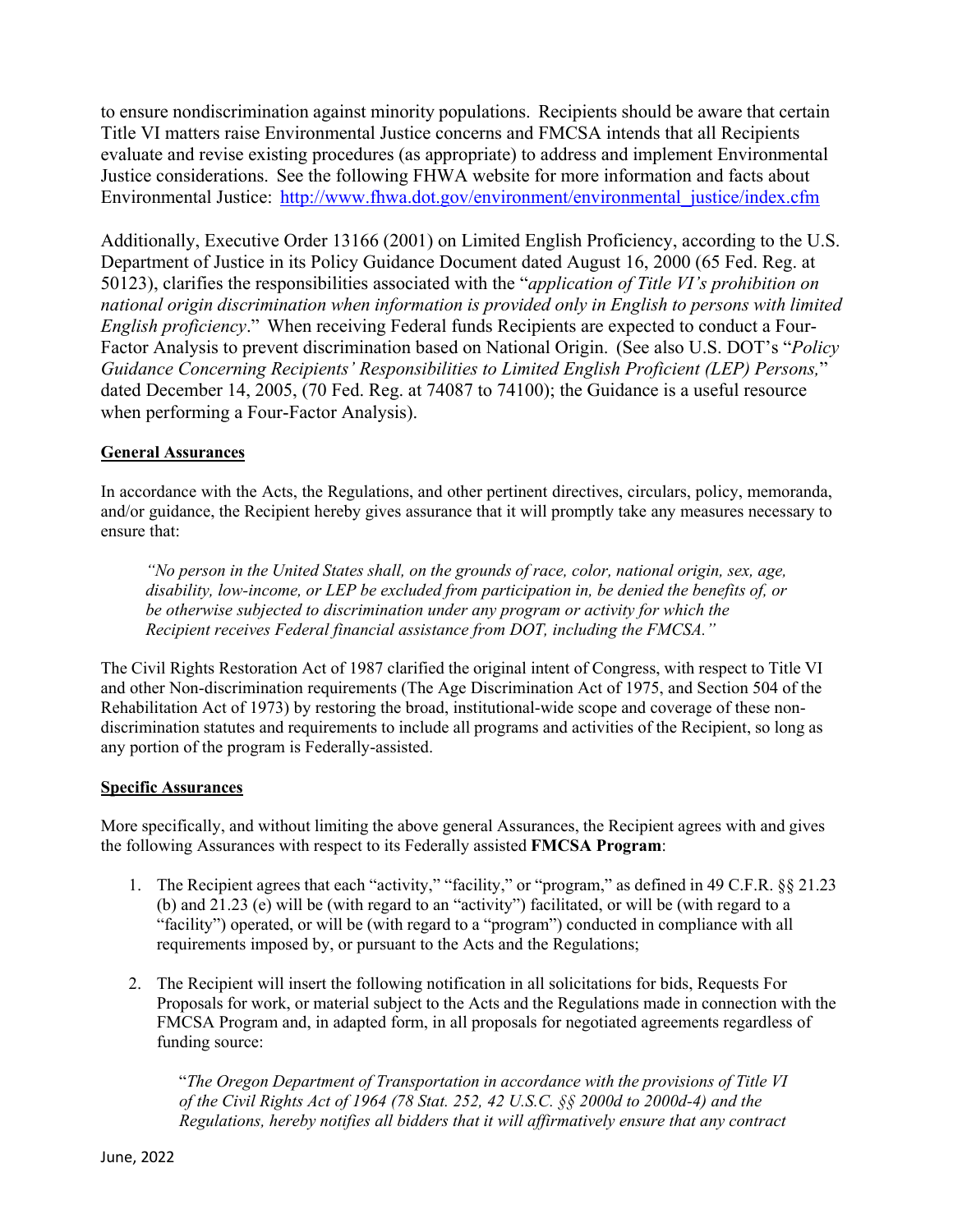*entered into pursuant to this advertisement, all contractors will be afforded full opportunity to submit bids in response to this invitation and will not be discriminated against on the grounds of the owner's race, color, national origin, sex, age, disability, income-level, or LEP in consideration for an award.*";

- 3. The Recipient will insert the clauses of Appendix A and E of this Assurance in every contract or agreement subject to the Acts and the Regulations;
- 4. The Recipient will insert the clauses of Appendix B of this Assurance, as a covenant running with the land, in any deed from the United States effecting or recording a transfer of real property, structures, use, or improvements thereon or interest therein to a Recipient;
- 5. That where the Recipient receives Federal financial assistance to construct a facility, or part of a facility, the Assurance will extend to the entire facility and facilities operated in connection therewith;
- 6. That where the Recipient receives Federal financial assistance in the form, or for the acquisition of real property or an interest in real property, the Assurance will extend to rights to space on, over, or under such property;
- 7. That the Recipient will include the clauses set forth in Appendix C and Appendix D of this Assurance, as a covenant running with the land, in any future deeds, leases, licenses, permits, or similar instruments entered into by the Recipient with other parties:
	- a. for the subsequent transfer of real property acquired or improved under the applicable activity, project, or program; and
	- b. for the construction or use of, or access to, space on, over, or under real property acquired or improved under the applicable activity, project, or program.
- 8. That this Assurance obligates the Recipient for the period during which Federal financial assistance is extended to the program, except where the Federal financial assistance is to provide, or is in the form of, personal property, or real property, or interest therein, or structures or improvements thereon, in which case the Assurance obligates the Recipient, or any transferee for the longer of the following periods:
	- a. the period during which the property is used for a purpose for which the Federal financial assistance is extended, or for another purpose involving the provision of similar services or benefits; or
	- b. the period during which the Recipient retains ownership or possession of the property.
- 9. The Recipient will provide for such methods of administration for the program as are found by the Secretary of Transportation or the official to whom he/she delegates specific authority to give reasonable guarantee that it, other recipients, sub-recipients, sub-grantees, contractors, subcontractors, consultants, transferees, successors in interest, and other participants of Federal financial assistance under such program will comply with all requirements imposed or pursuant to the Acts, the Regulations, and this Assurance.
- 10. The Recipient agrees that the United States has a right to seek judicial enforcement with regard to any matter arising under the Acts, the Regulations, and this Assurance.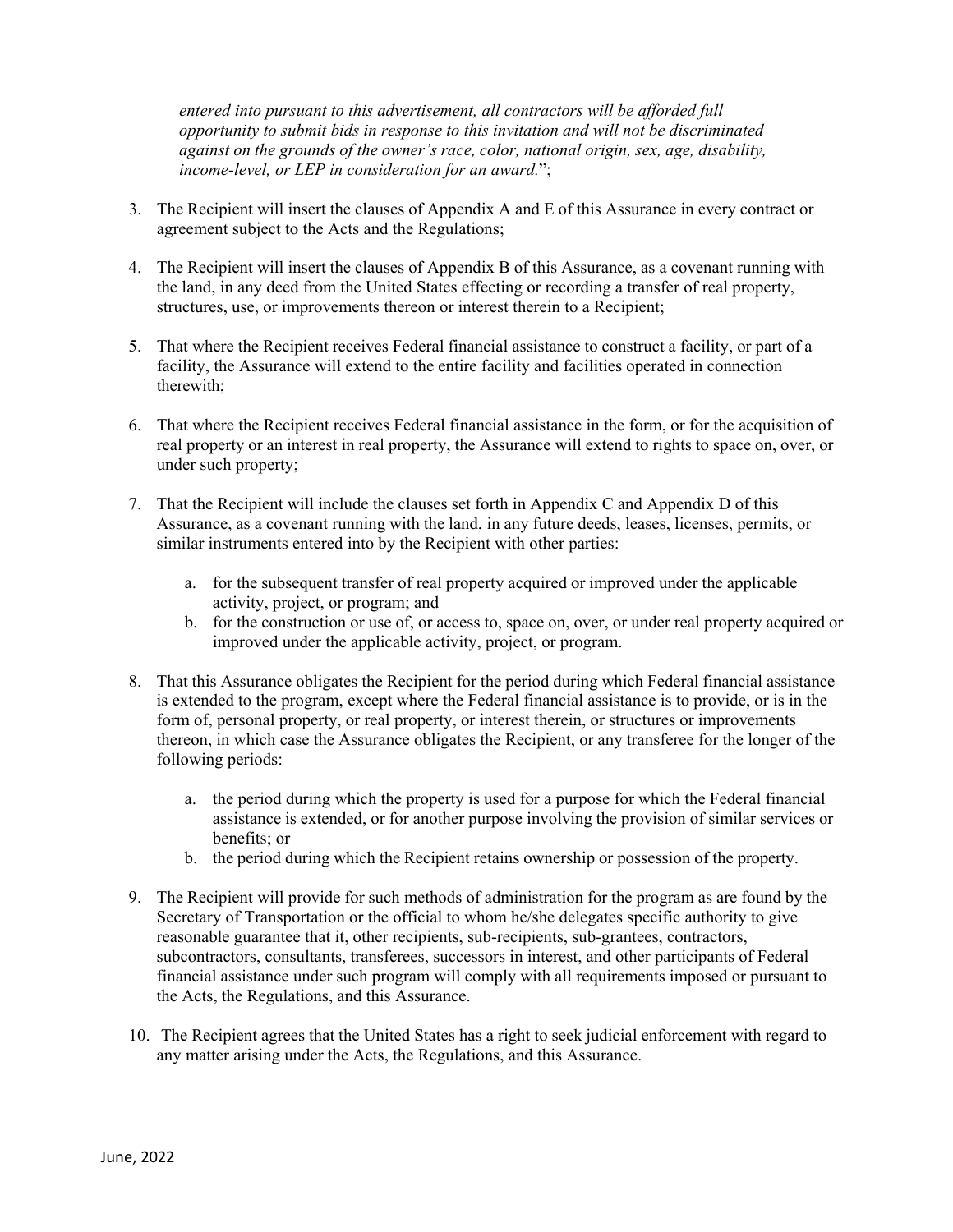By signing this ASSURANCE, the Oregon Department of Transportation also agrees to comply (and require any sub-recipients, sub-grantees, contractors, successors, transferees, and/or assignees to comply) with all applicable provisions governing the **FMCSA** access to records, accounts, documents, information, facilities, and staff. You also recognize that you must comply with any program or compliance reviews, and/or complaint investigations conducted by the **FMCSA**. You must keep records, reports, and submit the material for review upon request to **FMCSA**, or its designee in a timely, complete, and accurate way. Additionally, you must comply with all other reporting, data collection, and evaluation requirements, as prescribed by law or detailed in program guidance.

The Oregon Department of Transportation gives this ASSURANCE in consideration of and for obtaining any Federal grants, loans, contracts, agreements, property, and/or discounts, or other Federal-aid and Federal financial assistance extended after the date hereof to the recipients by the Department of Transportation under the **FMCSA Program**. This ASSURANCE is binding on Oregon, other recipients, sub-recipients, subgrantees, contractors, subcontractors and their subcontractors', transferees, successors in interest, and any other participants in the **FMCSA Program**. The person signing below is authorized to sign this ASSURANCE on behalf of the Recipient.

### **Oregon Department of Transportation**

**by** *Director Kristopher W. Strickler*

DATED June 08, 2022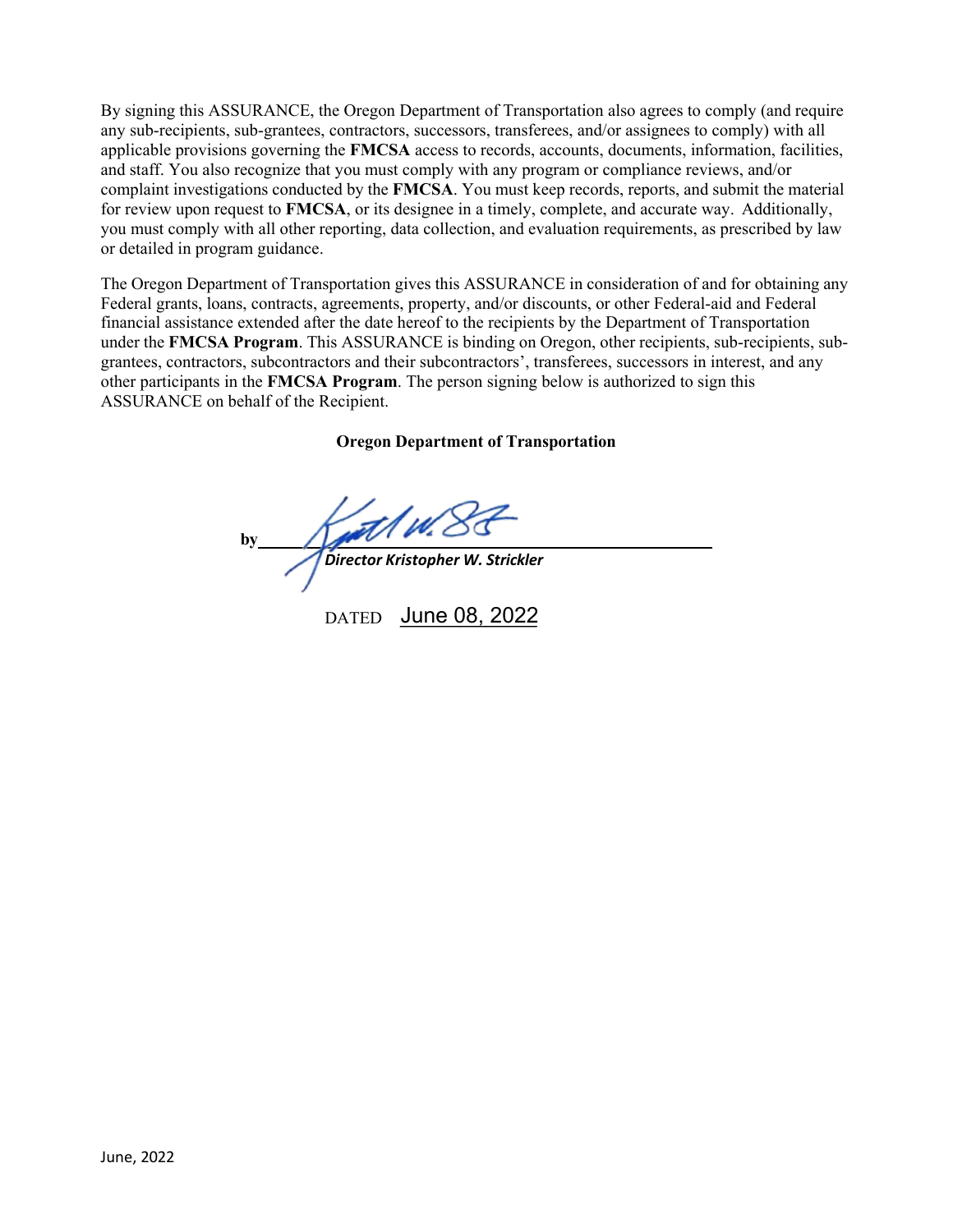### **APPENDIX A**

During the performance of this contract, the contractor, for itself, its assignees, and successors in interest (hereinafter referred to as the "contractor") agrees as follows:

- 1. **Compliance with Regulations:** The contractor (hereinafter includes consultants) will comply with the Acts and the Regulations relative to Nondiscrimination in Federally-assisted programs of the U.S. Department of Transportation, Federal Motor Carrier Safety Administration (FMCSA), as they may be amended from time to time, which are herein incorporated by reference and made a part of this contract.
- 2. **Nondiscrimination:** The contractor, with regard to the work performed by it during the contract, will not discriminate on the grounds of race, color, national origin, sex, age, disability, income-level, or LEP in the selection and retention of subcontractors, including procurements of materials and leases of equipment. The contractor will not participate directly or indirectly in the discrimination prohibited by the Acts and the Regulations as set forth in Appendix E, including employment practices when the contract covers any activity, project, or program set forth in Appendix B of 49 C.F.R. part 21.
- 3. **Solicitations for Subcontracts, Including Procurements of Materials and Equipment:** In all solicitations, either by competitive bidding, or negotiation made by the contractor for work to be performed under a subcontract, including procurements of materials, or leases of equipment, each potential subcontractor or supplier will be notified by the contractor of the contractor's obligations under this contract and the Acts and the Regulations relative to Non-discrimination on the grounds of race, color, national origin, sex, age, disability, income-level, or LEP.
- 4. **Information and Reports:** The contractor will provide all information and reports required by the Acts, the Regulations and directives issued pursuant thereto and will permit access to its books, records, accounts, other sources of information, and its facilities as may be determined by the Recipient or the FMCSA to be pertinent to ascertain compliance with such Acts, Regulations, and instructions. Where any information required of a contractor is in the exclusive possession of another who fails or refuses to furnish the information, the contractor will so certify to the Recipient or the FMCSA, as appropriate, and will set forth what efforts it has made to obtain the information.
- 5. **Sanctions for Noncompliance:** In the event of a contractor's noncompliance with the Nondiscrimination provisions of this contract, the Recipient will impose such contract sanctions as it or the FMCSA may determine to be appropriate, including, but not limited to:
	- a. withholding payments to the contractor under the contract until the contractor complies; and/or
	- b. cancelling, terminating, or suspending a contract, in whole or in part.
- 6. **Incorporation of Provisions:** The contractor will include the provisions of paragraphs one through six in every subcontract, including procurements of materials and leases of equipment, unless exempt by the Acts, the Regulations and directives issued pursuant thereto. The contractor will take action with respect to any subcontract or procurement as the Recipient or the FMCSA may direct as a means of enforcing such provisions including sanctions for noncompliance. Provided, that if the contractor becomes involved in, or is threatened with litigation by a subcontractor, or supplier because of such direction, the contractor may request the Recipient to enter into any litigation to protect the interests of the Recipient. In addition, the contractor may request the United States to enter into the litigation to protect the interests of the United States.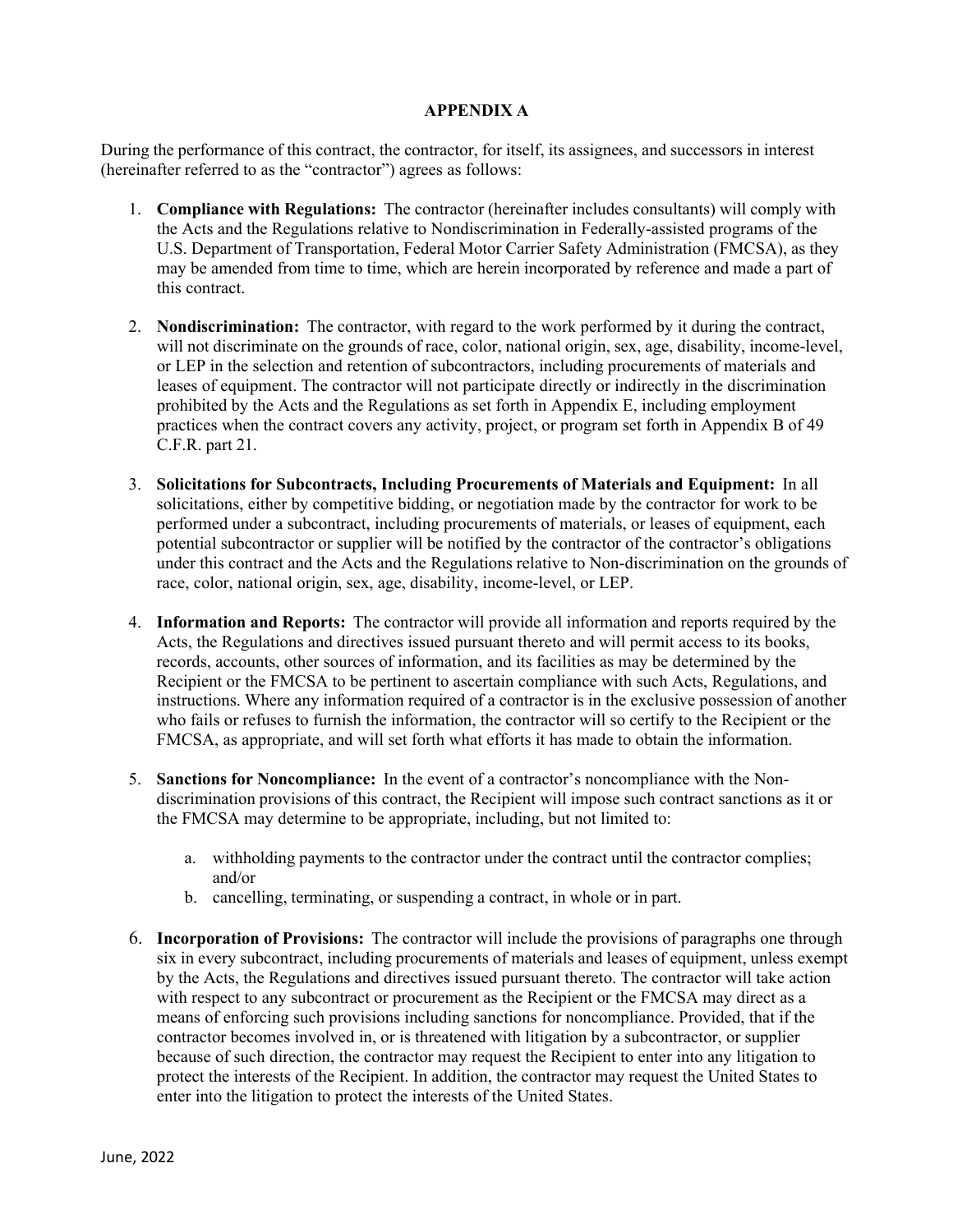### **CLAUSES FOR DEEDS TRANSFERING UNITED STATES PROPERTY**

### **APPENDIX B**

The following clauses will be included in deeds effecting or recording the transfer of real property, structures, or improvements thereon, or granting interest therein from the United States pursuant to the provisions of Assurance 4:

**NOW, THEREFORE,** the Department of Transportation as authorized by law and upon the condition that the (*Title of Recipient*) will accept title to the lands and maintain the project constructed thereon in accordance with (*Name of Appropriate Legislative Authority*), the Regulations for the Administration of **Federal Motor Carrier Safety Administration (FMCSA) Program,** and the policies and procedures prescribed by the **FMCSA** of the Department of Transportation in accordance and in compliance with all requirements imposed by Title 49, Code of Federal Regulations, Department of Transportation, subtitle A, Office of the Secretary, part 21, Nondiscrimination in Federally-assisted programs of the Department of Transportation pertaining to and effectuating the provisions of Title VI of the Civil Rights Act of 1964 (78 Stat. 252; 42 U.S.C. § 2000d to 2000d-4), does hereby remise, release, quitclaim and convey unto the (*Title of Recipient*) all the right, title and interest of the Department of Transportation in and to said lands described in Exhibit "A" attached hereto and made a part hereof.

### **(HABENDUM CLAUSE)**

**TO HAVE AND TO HOLD** said lands and interests therein unto (*Title of Recipient*) and its successors forever, subject, however, to the covenants, conditions, restrictions and reservations herein contained as follows, which will remain in effect for the period during which the real property or structures are used for a purpose for which Federal financial assistance is extended or for another purpose involving the provision of similar services or benefits and will be binding on the (*Title of Recipient*), its successors and assigns.

The (*Title of Recipient*), in consideration of the conveyance of said lands and interests in lands, does hereby covenant and agree as a covenant running with the land for itself, its successors and assigns, that (1) no person will on the grounds of race, color, national origin, sex, age, disability, incomelevel, or LEP be excluded from participation in, be denied the benefits of, or be otherwise subjected to discrimination with regard to any facility located wholly or in part on, over, or under such lands hereby conveyed [,] [and]\* (2) that the (*Title of Recipient*) will use the lands and interests in lands and interests in lands so conveyed, in compliance with all requirements imposed by or pursuant to Title 49, Code of Federal Regulations, Department of Transportation, subtitle A, Office of the Secretary, part 21, Non-discrimination in Federally-assisted programs of the Department of Transportation, Effectuation of Title VI of the Civil Rights Act of 1964, and as said Regulations and Acts may be amended, and (3) that in the event of breach of any of the above-mentioned nondiscrimination conditions, the Department will have a right to enter or re-enter said lands and facilities on said land, and that above described land and facilities will thereon revert to and vest in and become the absolute property of the Department of Transportation and its assigns as such interest existed prior to this instruction.\*

(\*Reverter clause and related language to be used only when it is determined that such a clause is necessary in order to effectuate the purpose of Title VI.)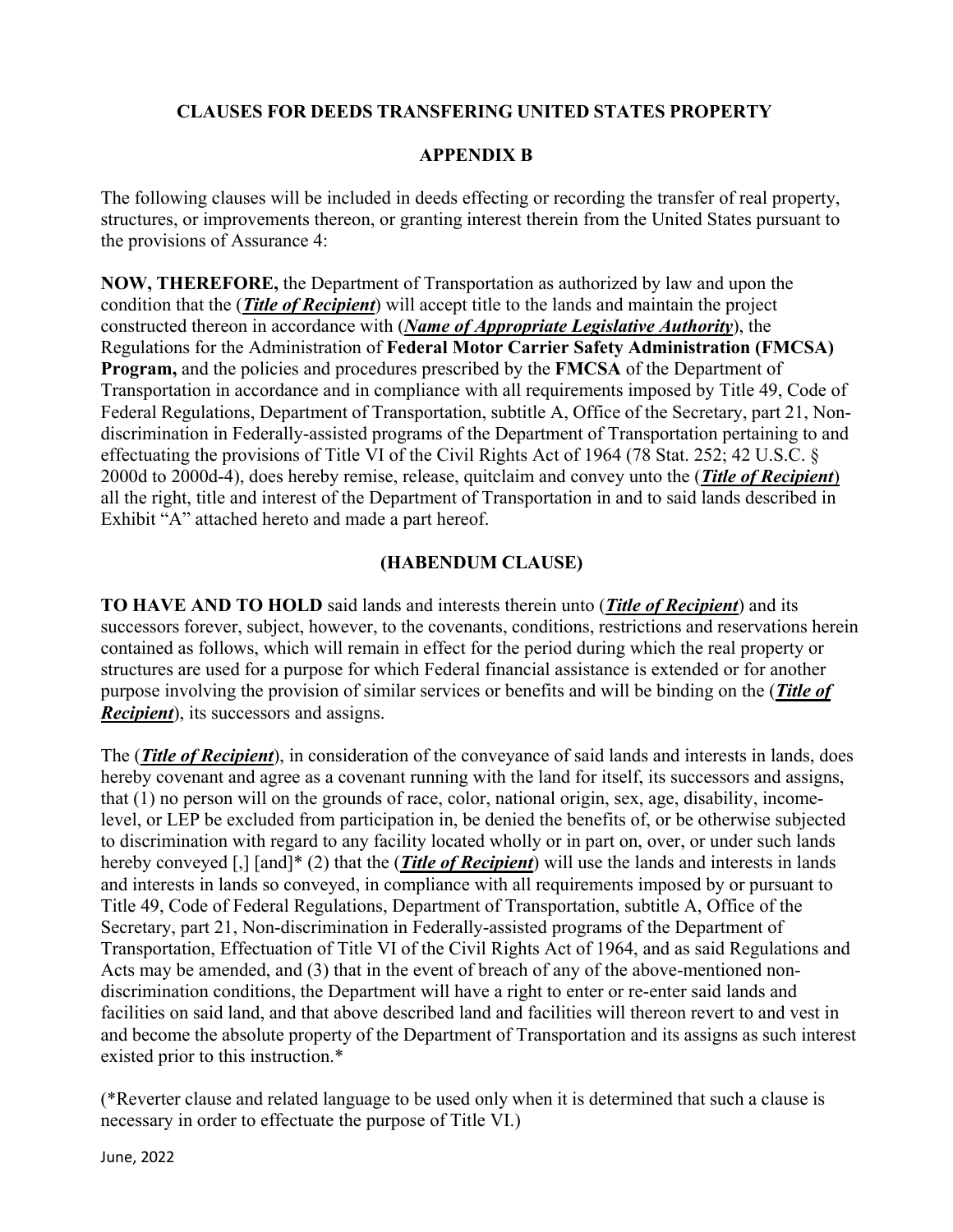### **CLAUSES FOR TRANSFER OF REAL PROPERTY ACQUIRED OR IMPROVED UNDER THE ACTIVITY, FACILITY OR PROGRAM**

### **APPENDIX C**

The following clauses will be included in deeds, licenses, leases, permits, or similar instruments entered into by the (*Title of Recipient*) pursuant to the provisions of Assurance 7(a):

- A. The (grantee, lessee, permittee, etc. as appropriate) for himself/herself, his/her heirs, personal representatives, successors in interest, and assigns, as a part of the consideration hereof, does hereby covenant and agree [in the case of deeds and leases add "as a covenant running with the land"] that:
	- 1. In the event facilities are constructed, maintained, or otherwise operated on the property described in this (deed, license, lease, permit, etc.) for a purpose for which a Department of Transportation activity, facility, or program is extended or for another purpose involving the provision of similar services or benefits, the (grantee, licensee, lessee, permittee, etc.) will maintain and operate such facilities and services in compliance with all requirements imposed by the Acts and Regulations (as may be amended) such that no person on the grounds of race, color, national origin, sex, age, disability, income-level, or LEP will be excluded from participation in, denied the benefits of, or be otherwise subjected to discrimination in the use of said facilities.
- B. With respect to licenses, leases, permits, etc., in the event of breach of any of the above Nondiscrimination covenants, (*Title of Recipient*) will have the right to terminate the (lease, license, permit, etc.) and to enter, re-enter, and repossess said lands and facilities thereon, and hold the same as if the (lease, license, permit, etc.) had never been made or issued.\*
- C. With respect to a deed, in the event of breach of any of the above Non-discrimination covenants, the (*Title of Recipient*) will have the right to enter or re-enter the lands and facilities thereon, and the above described lands and facilities will there upon revert to and vest in and become the absolute property of the (*Title of Recipient*) and its assigns.\*

(\*Reverter clause and related language to be used only when it is determined that such a clause is necessary to effectuate the purpose of Title VI.)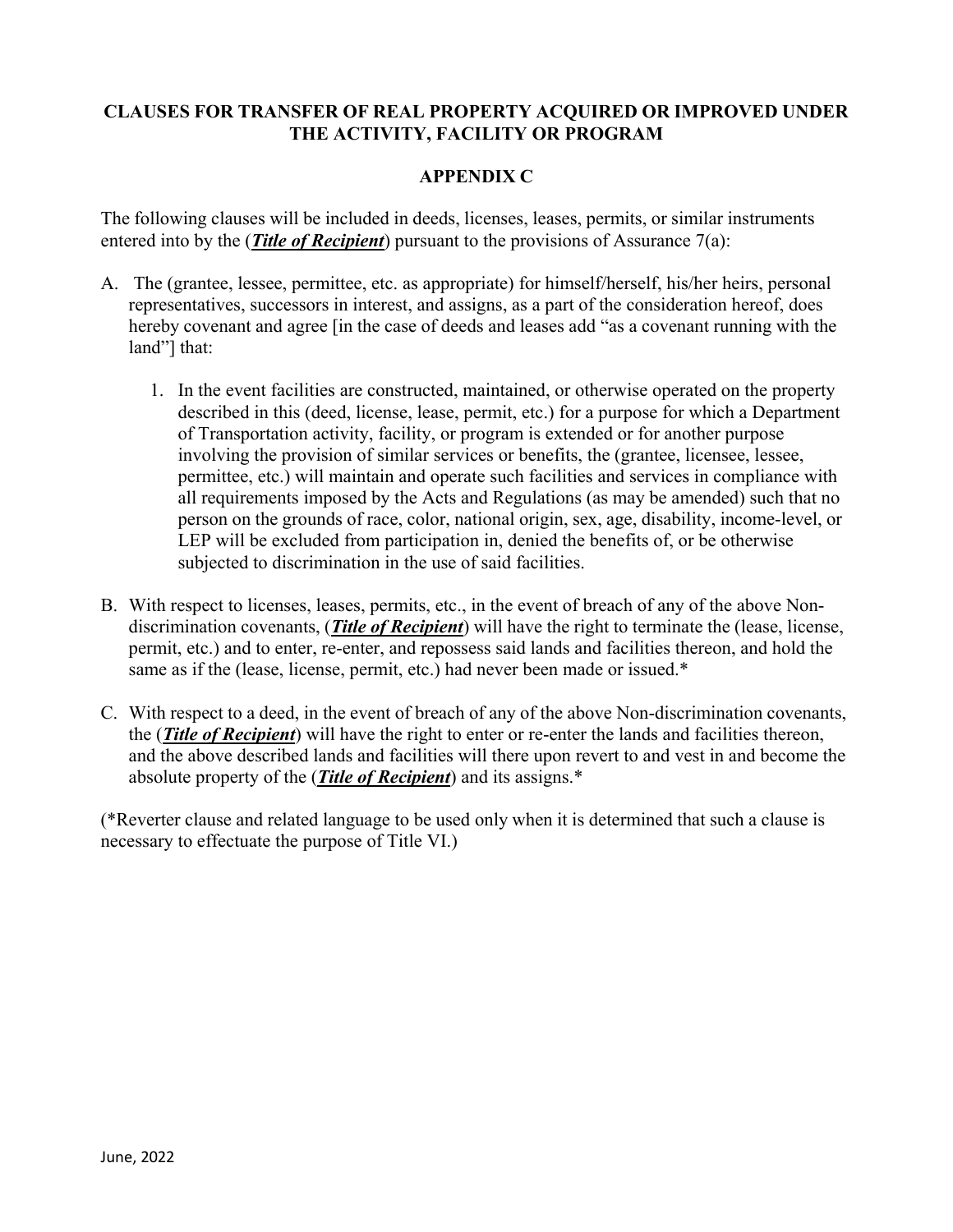### **CLAUSES FOR CONSTRUCTION/USE/ACCESS TO REAL PROPERTY ACQUIRED UNDER THE ACTIVITY, FACILITY OR PROGRAM**

### **APPENDIX D**

The following clauses will be included in deeds, licenses, permits, or similar instruments/ agreements entered into by (*Title of Recipient*) pursuant to the provisions of Assurance 7(b):

- A. The (grantee, licensee, permittee, etc., as appropriate) for himself/herself, his/her heirs, personal representatives, successors in interest, and assigns, as a part of the consideration hereof, does hereby covenant and agree (in the case of deeds and leases add, "as a covenant running with the land") that (1) no person on the ground of race, color, national origin, sex, age, disability, income-level, or LEP will be excluded from participation in, denied the benefits of, or be otherwise subjected to discrimination in the use of said facilities, (2) that in the construction of any improvements on, over, or under such land, and the furnishing of services thereon, no person on the ground of race, color, national origin, sex, age, disability, income-level, or LEP will be excluded from participation in, denied the benefits of, or otherwise be subjected to discrimination, (3) that the (grantee, licensee, lessee, permittee, etc.) will use the premises in compliance with all other requirements imposed by or pursuant to the Acts and Regulations, as amended, set forth in this Assurance.
- B. With respect to (licenses, leases, permits, etc.), in the event of breach of any of the above Non-discrimination covenants, (*Title of Recipient*) will have the right to terminate the (license, permit, etc., as appropriate) and to enter or re-enter and repossess said land and the facilities thereon, and hold the same as if said (license, permit, etc., as appropriate) had never been made or issued.\*
- C. With respect to deeds, in the event of breach of any of the above Non-discrimination covenants, (*Title of Recipient*) will there upon revert to and vest in and become the absolute property of (*Title of Recipient*) and its assigns.\*

(\*Reverter clause and related language to be used only when it is determined that such a clause is necessary to effectuate the purpose of Title VI.)